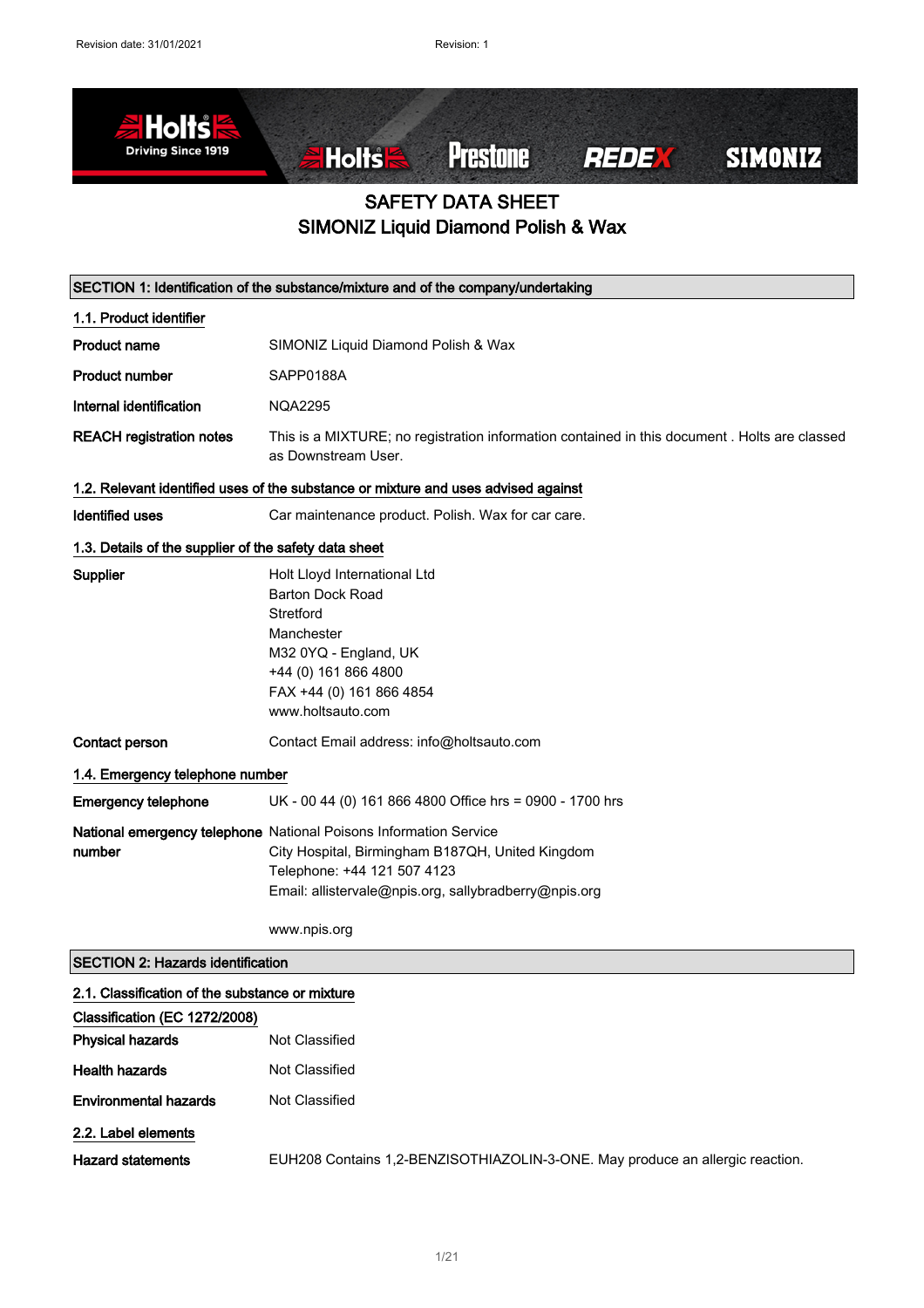| <b>Precautionary statements</b> | P101 If medical advice is needed, have product container or label at hand.   |
|---------------------------------|------------------------------------------------------------------------------|
|                                 | P <sub>102</sub> Keep out of reach of children.                              |
|                                 | P501 Dispose of contents/ container in accordance with national regulations. |

2.3. Other hazards

SECTION 3: Composition/information on ingredients

| 3.2. Mixtures                                                                                                                              |                      |                                                      |    |
|--------------------------------------------------------------------------------------------------------------------------------------------|----------------------|------------------------------------------------------|----|
| Isotridecanol, ethoxylated<br>CAS number: 69011-36-5                                                                                       | EC number: 500-241-6 | REACH registration number: 01-<br>2119976362-32-XXXX | 1% |
| Classification<br>Acute Tox. 4 - H302<br>Eye Dam. 1 - H318<br>Aquatic Chronic 3 - H412                                                     |                      |                                                      |    |
| Glycerine                                                                                                                                  |                      |                                                      | 1% |
| CAS number: 56-81-5                                                                                                                        | EC number: 200-289-5 | REACH registration number: 01-<br>2119471987-18-XXXX |    |
| Classification<br>Not Classified                                                                                                           |                      |                                                      |    |
| PROPYLENE GLYCOL                                                                                                                           |                      |                                                      | 1% |
| CAS number: 57-55-6                                                                                                                        | EC number: 200-338-0 | REACH registration number: 01-<br>2119456809-23-XXXX |    |
| <b>Classification</b><br>Not Classified                                                                                                    |                      |                                                      |    |
| 1,2-BENZISOTHIAZOLIN-3-ONE                                                                                                                 |                      |                                                      | 1% |
| CAS number: 2634-33-5                                                                                                                      | EC number: 220-120-9 | REACH registration number: 01-<br>2120761540-60-XXXX |    |
| M factor (Acute) = $10$                                                                                                                    |                      |                                                      |    |
| <b>Classification</b><br>Acute Tox. 4 - H302<br>Skin Irrit. 2 - H315<br>Eye Dam. 1 - H318<br>Skin Sens. 1 - H317<br>Aquatic Acute 1 - H400 |                      |                                                      |    |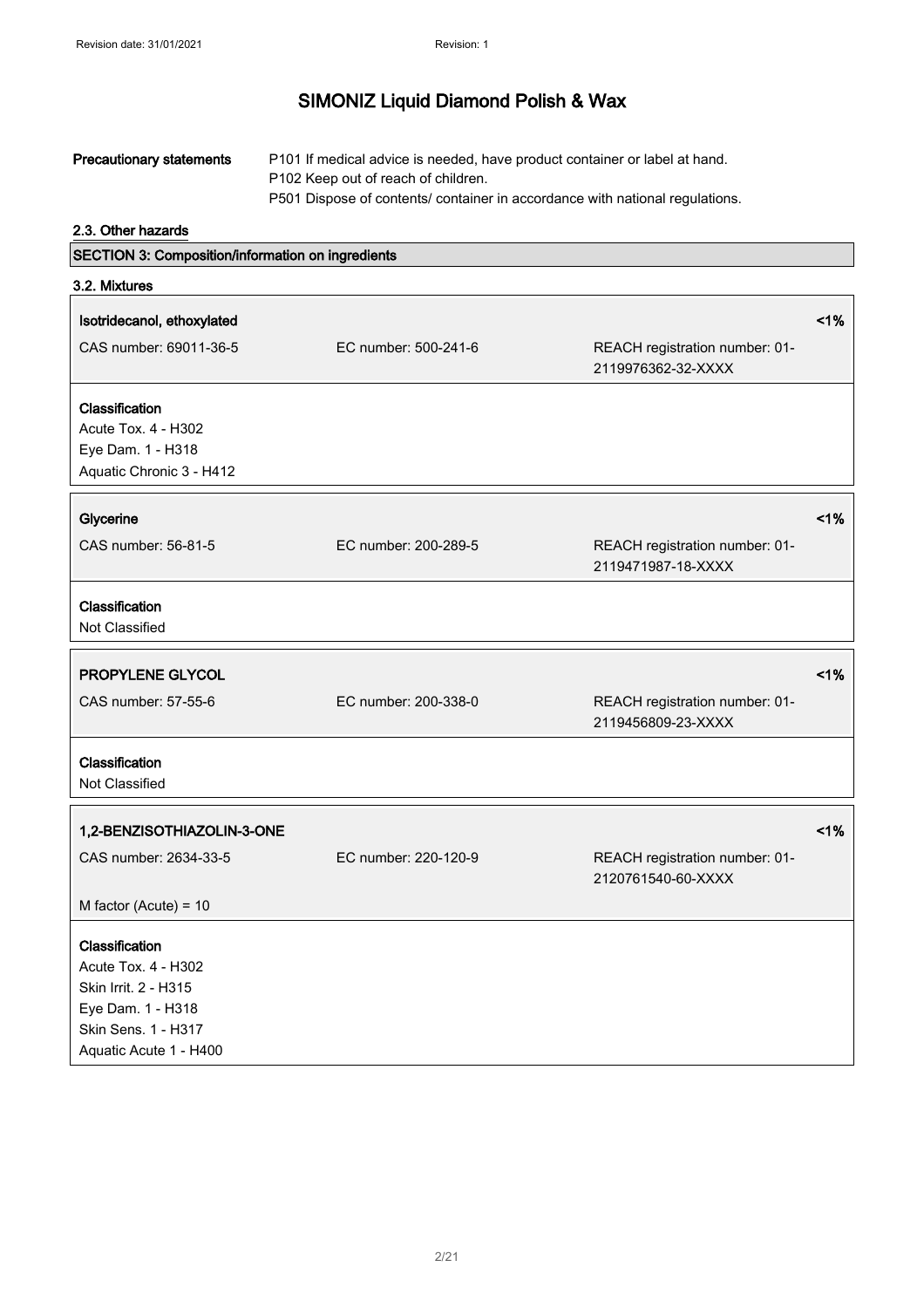| Triethanolamine                                                                                               |                      |                                                      | 1% |
|---------------------------------------------------------------------------------------------------------------|----------------------|------------------------------------------------------|----|
| CAS number: 102-71-6                                                                                          | EC number: 203-049-8 | REACH registration number: 01-<br>2119486482-31-XXXX |    |
| Classification<br>Skin Irrit. 2 - H315<br>Eye Irrit. 2 - H319<br><b>STOT SE 3 - H335</b>                      |                      |                                                      |    |
| <b>SODIUM HYDROXIDE</b>                                                                                       |                      |                                                      | 1% |
| CAS number: 1310-73-2                                                                                         | EC number: 215-185-5 | REACH registration number: 01-<br>2119457892-27-XXXX |    |
| Classification<br>Skin Corr. 1A - H314<br>Eye Dam. 1 - H318                                                   |                      |                                                      |    |
| <b>DIETHANOLAMINE</b>                                                                                         |                      |                                                      | 1% |
| CAS number: 111-42-2                                                                                          | EC number: 203-868-0 | REACH registration number: 01-<br>2119488930-28-XXXX |    |
| Classification<br>Acute Tox. 4 - H302<br>Skin Irrit. 2 - H315<br>Eye Dam. 1 - H318<br><b>STOT RE 2 - H373</b> |                      |                                                      |    |

The full text for all hazard statements is displayed in Section 16.

#### SECTION 4: First aid measures

#### 4.1. Description of first aid measures

| General information | Treat symptomatically.                                                                                                                                                                                                                                  |
|---------------------|---------------------------------------------------------------------------------------------------------------------------------------------------------------------------------------------------------------------------------------------------------|
| Inhalation          | Unlikely route of exposure as the product does not contain volatile substances.                                                                                                                                                                         |
| Ingestion           | Rinse mouth thoroughly with water. Never give anything by mouth to an unconscious person.<br>Move affected person to fresh air and keep warm and at rest in a position comfortable for<br>breathing. Get medical attention if any discomfort continues. |
| <b>Skin contact</b> | Remove contaminated clothing immediately and wash skin with soap and water. Get medical<br>attention if irritation persists after washing.                                                                                                              |
| Eye contact         | Remove any contact lenses and open eyelids wide apart. Rinse immediately with plenty of<br>water. Continue to rinse for at least 15 minutes. Get medical attention if any discomfort<br>continues.                                                      |
|                     | 4.2. Most important symptoms and effects, both acute and delayed                                                                                                                                                                                        |
| General information | The severity of the symptoms described will vary dependent on the concentration and the<br>length of exposure.                                                                                                                                          |

| <b>Inhalation</b> | This is unlikely to occur but symptoms similar to those of ingestion may develop. |
|-------------------|-----------------------------------------------------------------------------------|
|-------------------|-----------------------------------------------------------------------------------|

Ingestion May cause discomfort if swallowed.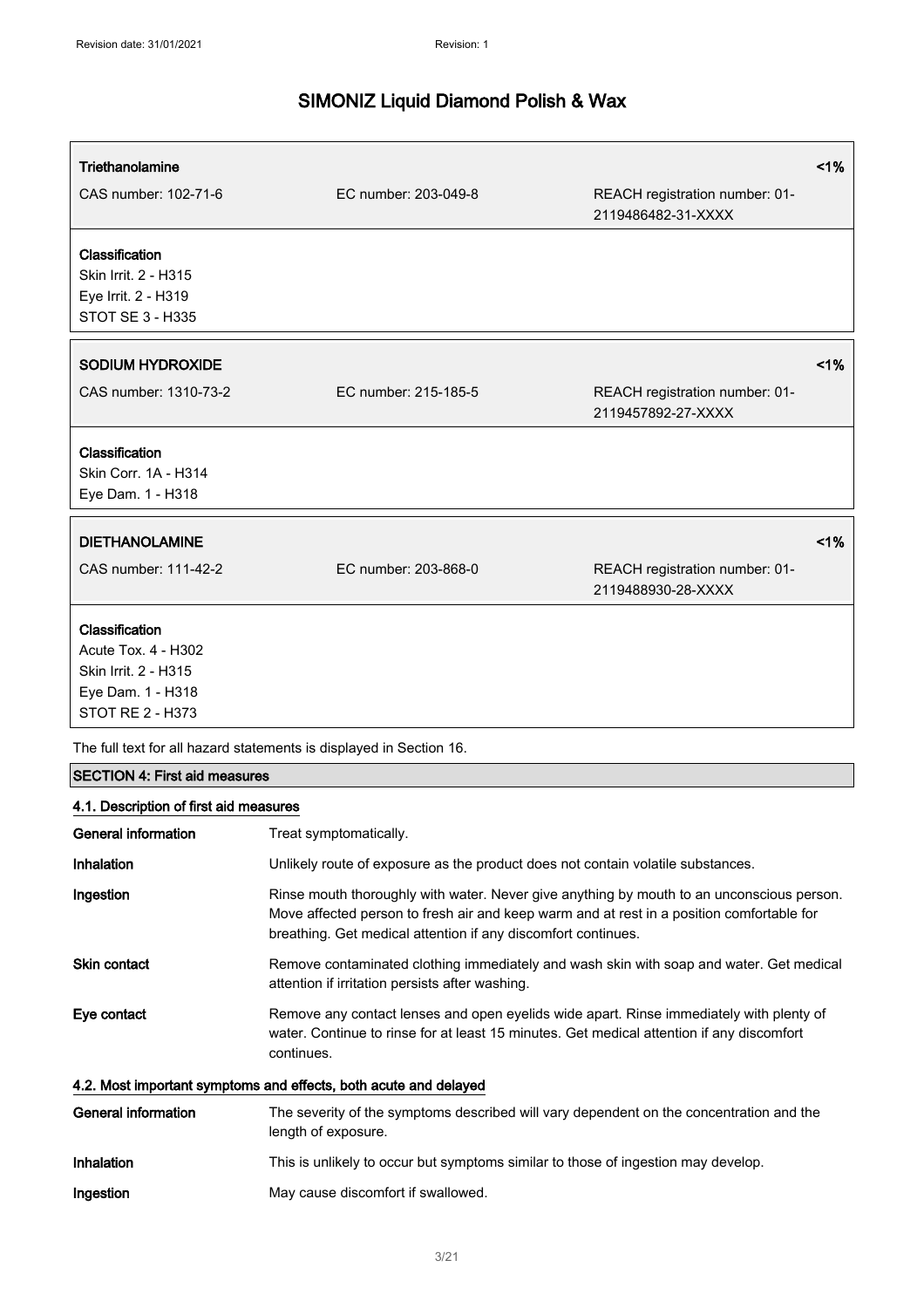| Skin contact                                                      | May be slightly irritating to skin. Prolonged skin contact may cause redness and irritation.                                                                                                                                        |
|-------------------------------------------------------------------|-------------------------------------------------------------------------------------------------------------------------------------------------------------------------------------------------------------------------------------|
| Eye contact                                                       | May be slightly irritating to eyes. Prolonged contact may cause redness and/or tearing.                                                                                                                                             |
|                                                                   | 4.3. Indication of any immediate medical attention and special treatment needed                                                                                                                                                     |
| Notes for the doctor                                              | Treat symptomatically.                                                                                                                                                                                                              |
| <b>SECTION 5: Firefighting measures</b>                           |                                                                                                                                                                                                                                     |
| 5.1. Extinguishing media                                          |                                                                                                                                                                                                                                     |
| Suitable extinguishing media                                      | The product is non-combustible. Use fire-extinguishing media suitable for the surrounding fire.                                                                                                                                     |
| 5.2. Special hazards arising from the substance or mixture        |                                                                                                                                                                                                                                     |
| Specific hazards                                                  | Thermal decomposition or combustion products may include the following substances: Toxic<br>gases or vapours.                                                                                                                       |
| Hazardous combustion<br>products                                  | Oxides of carbon. Oxides of nitrogen.                                                                                                                                                                                               |
| 5.3. Advice for firefighters                                      |                                                                                                                                                                                                                                     |
| Protective actions during<br>firefighting                         | No specific firefighting precautions known.                                                                                                                                                                                         |
| Special protective equipment<br>for firefighters                  | Use protective equipment appropriate for surrounding materials.                                                                                                                                                                     |
| <b>SECTION 6: Accidental release measures</b>                     |                                                                                                                                                                                                                                     |
|                                                                   | 6.1. Personal precautions, protective equipment and emergency procedures                                                                                                                                                            |
| <b>Personal precautions</b>                                       | Wear protective clothing as described in Section 8 of this safety data sheet.                                                                                                                                                       |
| 6.2. Environmental precautions                                    |                                                                                                                                                                                                                                     |
| <b>Environmental precautions</b>                                  | Avoid release to the environment. Do not discharge into drains or watercourses or onto the<br>ground.                                                                                                                               |
| 6.3. Methods and material for containment and cleaning up         |                                                                                                                                                                                                                                     |
| Methods for cleaning up                                           | Collect and place in suitable waste disposal containers and seal securely. Label the<br>containers containing waste and contaminated materials and remove from the area as soon<br>as possible. For waste disposal, see Section 13. |
| 6.4. Reference to other sections                                  |                                                                                                                                                                                                                                     |
| Reference to other sections                                       | For personal protection, see Section 8. For waste disposal, see section 13.                                                                                                                                                         |
| <b>SECTION 7: Handling and storage</b>                            |                                                                                                                                                                                                                                     |
| 7.1. Precautions for safe handling                                |                                                                                                                                                                                                                                     |
| <b>Usage precautions</b>                                          | Avoid spilling. Avoid contact with skin and eyes.                                                                                                                                                                                   |
| 7.2. Conditions for safe storage, including any incompatibilities |                                                                                                                                                                                                                                     |
| <b>Storage precautions</b>                                        | Store in a cool and well-ventilated place. Keep away from food, drink and animal feeding<br>stuffs. Keep only in the original container.                                                                                            |
| Storage class                                                     | Chemical storage.                                                                                                                                                                                                                   |
| 7.3. Specific end use(s)                                          |                                                                                                                                                                                                                                     |
| Specific end use(s)                                               | The identified uses for this product are detailed in Section 1.2.                                                                                                                                                                   |
| <b>SECTION 8: Exposure controls/Personal protection</b>           |                                                                                                                                                                                                                                     |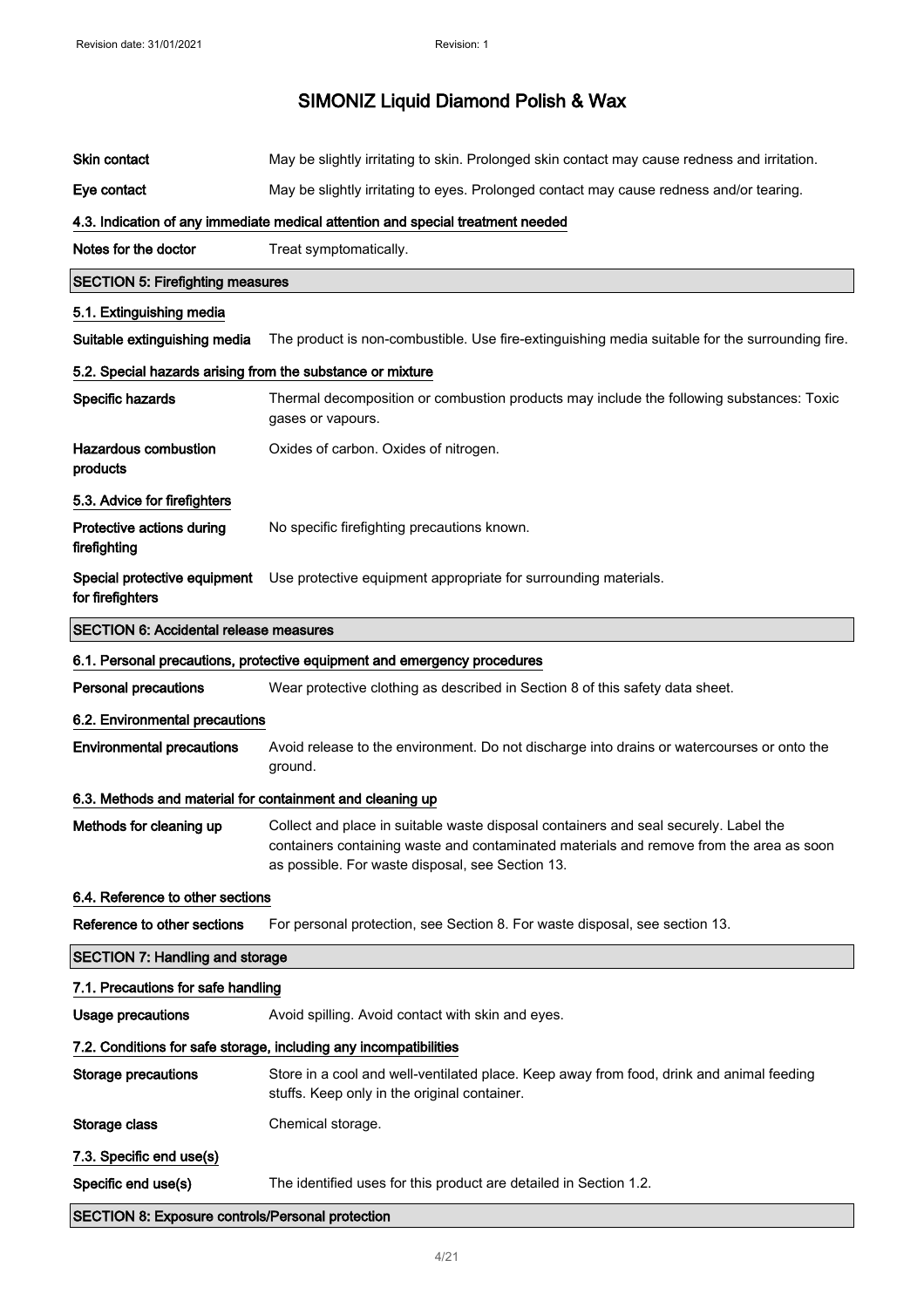### 8.1. Control parameters Occupational exposure limits SODIUM HYDROXIDE

Long-term exposure limit (8-hour TWA): WEL Short-term exposure limit (15-minute): WEL 2 mg/m<sup>3</sup> WEL = Workplace Exposure Limit.

#### Isotridecanol, ethoxylated (CAS: 69011-36-5)

| <b>DNEL</b>              | Workers - Inhalation; Long term systemic effects: 294 mg/m <sup>3</sup><br>Workers - Dermal; Long term systemic effects: 2080 mg/kg/day<br>General population - Inhalation; Long term systemic effects: 87 mg/m <sup>3</sup><br>General population - Dermal; Long term systemic effects: 1250 mg/kg/day<br>General population - Oral; Long term systemic effects: 25 mg/kg/day |  |
|--------------------------|--------------------------------------------------------------------------------------------------------------------------------------------------------------------------------------------------------------------------------------------------------------------------------------------------------------------------------------------------------------------------------|--|
| <b>PNEC</b>              | Fresh water; 0.074 mg/l<br>marine water; 0.007 mg/l<br>STP; 1.4 mg/l<br>Sediment (Freshwater); 0.604 mg/kg sediment dw<br>Sediment (Marinewater); 0.06 mg/kg sediment dw<br>Soil; 0.1 mg/kg soil dw                                                                                                                                                                            |  |
| Glycerine (CAS: 56-81-5) |                                                                                                                                                                                                                                                                                                                                                                                |  |
| <b>DNEL</b>              | Workers - Inhalation; Long term local effects: 56 mg/m <sup>3</sup><br>General population - Inhalation; Long term local effects: 33 mg/m <sup>3</sup><br>General population - Oral; Long term systemic effects: 229 mg/kg bw/day                                                                                                                                               |  |
| <b>PNEC</b>              | Fresh water; 0.885 mg/l<br>marine water; 0.088 mg/l<br>STP; 1000 mg/l<br>Sediment (Freshwater); 3.3 mg/kg sediment dw<br>Sediment (Marinewater); 0.33 mg/kg sediment dw<br>Soil; 0.141 mg/kg soil dw                                                                                                                                                                           |  |
|                          | PROPYLENE GLYCOL (CAS: 57-55-6)                                                                                                                                                                                                                                                                                                                                                |  |
| <b>DNEL</b>              | Workers - Inhalation; Long term systemic effects: 168 mg/m <sup>3</sup><br>Workers - Inhalation; Long term local effects: 10 mg/m <sup>3</sup><br>General population - Inhalation; Long term systemic effects: 50 mg/m <sup>3</sup><br>General population - Inhalation; Long term local effects: 10 mg/m <sup>3</sup>                                                          |  |
| <b>PNEC</b>              | Fresh water; 260 mg/l<br>Intermittent release; 183 (freshwater) mg/l<br>marine water; 26 mg/l<br>STP; 20000 mg/l<br>Sediment (Freshwater); 572 mg/kg sediment dw<br>Sediment (Marinewater); 57.2 mg/kg sediment dw<br>Soil; 50 mg/kg soil dw                                                                                                                                   |  |

#### 1,2-BENZISOTHIAZOLIN-3-ONE (CAS: 2634-33-5)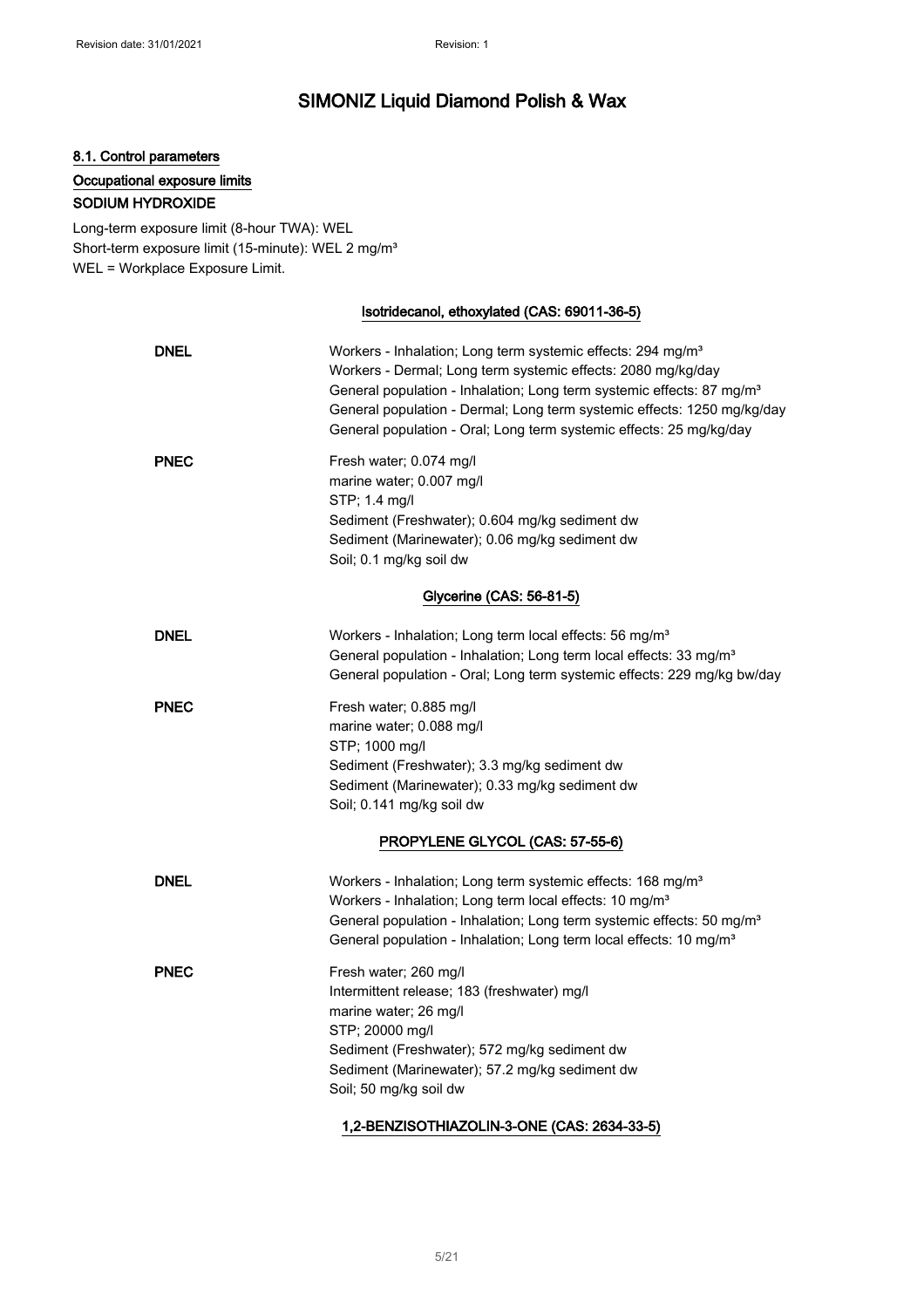| <b>DNEL</b>            | Workers - Inhalation; Long term systemic effects: 6.81 mg/m <sup>3</sup>             |
|------------------------|--------------------------------------------------------------------------------------|
|                        | Workers - Dermal; Long term systemic effects: 0.966 mg/kg bw/day                     |
|                        | General population - Inhalation; Long term systemic effects: 1.2 mg/m <sup>3</sup>   |
|                        | General population - Dermal; Long term systemic effects: 0.345 mg/kg bw/day          |
| <b>PNEC</b>            | Fresh water; Long term 4.03 µg/l                                                     |
|                        | Fresh water; Long term 0.403 µg/l                                                    |
|                        | STP; Long term 1.03 mg/l                                                             |
|                        | Sediment (Freshwater); Long term 49.9 µg/kg sediment dw                              |
|                        | Sediment (Marinewater); Long term 4.99 µg/kg sediment dw                             |
|                        | Soil; Long term 3 mg/kg soil dw                                                      |
|                        | Triethanolamine (CAS: 102-71-6)                                                      |
| <b>DNEL</b>            | Workers - Inhalation; Long term local effects: 1 mg/m <sup>3</sup>                   |
|                        | Workers - Dermal; Long term systemic effects: 7.5 mg/kg bw/day                       |
|                        | Workers - Dermal; Long term local effects: 140 µg/cm2                                |
|                        | General population - Inhalation; Long term local effects: 0.4 mg/m <sup>3</sup>      |
|                        | General population - Dermal; Long term systemic effects: 2.66 mg/kg bw/day           |
|                        | General population - Dermal; Long term local effects: 70 µg/cm2                      |
|                        | General population - Oral; Long term systemic effects: 3.3 mg/kg bw/day              |
| <b>PNEC</b>            | Fresh water; Long term 0.32 mg/l                                                     |
|                        | marine water; Long term 0.032 mg/l                                                   |
|                        | STP; Long term 10 mg/l                                                               |
|                        | Sediment (Freshwater); Long term 1.7 mg/kg sediment dw                               |
|                        | Sediment (Marinewater); Long term 0.17 mg/kg sediment dw                             |
|                        | Soil; Long term 0.151 mg/kg soil dw                                                  |
|                        | SODIUM HYDROXIDE (CAS: 1310-73-2)                                                    |
| <b>DNEL</b>            | Workers - Inhalation; Long term local effects: 1 mg/m <sup>3</sup>                   |
|                        | General population - Dermal; Long term local effects: 1 mg/m <sup>3</sup>            |
|                        | DIETHANOLAMINE (CAS: 111-42-2)                                                       |
| <b>DNEL</b>            | Workers - Inhalation; Long term systemic effects: 0.75 mg/m <sup>3</sup>             |
|                        | Workers - Inhalation; Long term local effects: 0.5 mg/m <sup>3</sup>                 |
|                        | Workers - Dermal; Long term systemic effects: 0.13 mg/kg bw/day                      |
|                        | General population - Inhalation; Long term systemic effects: 0.125 mg/m <sup>3</sup> |
|                        | General population - Dermal; Long term systemic effects: 0.07 mg/kg bw/day           |
|                        | General population - Oral; Long term systemic effects: 0.06 mg/kg bw/day             |
| <b>PNEC</b>            | Fresh water; Long term 0.021 mg/l                                                    |
|                        | marine water; Long term 0.002 mg/l                                                   |
|                        | STP; Long term 100 mg/l                                                              |
|                        | Sediment (Freshwater); Long term 0.092 mg/kg sediment dw                             |
|                        | Sediment (Marinewater); Long term 0.009 mg/kg sediment dw                            |
|                        | Soil; Long term 1.63 mg/kg soil dw                                                   |
| 8.2. Exposure controls |                                                                                      |

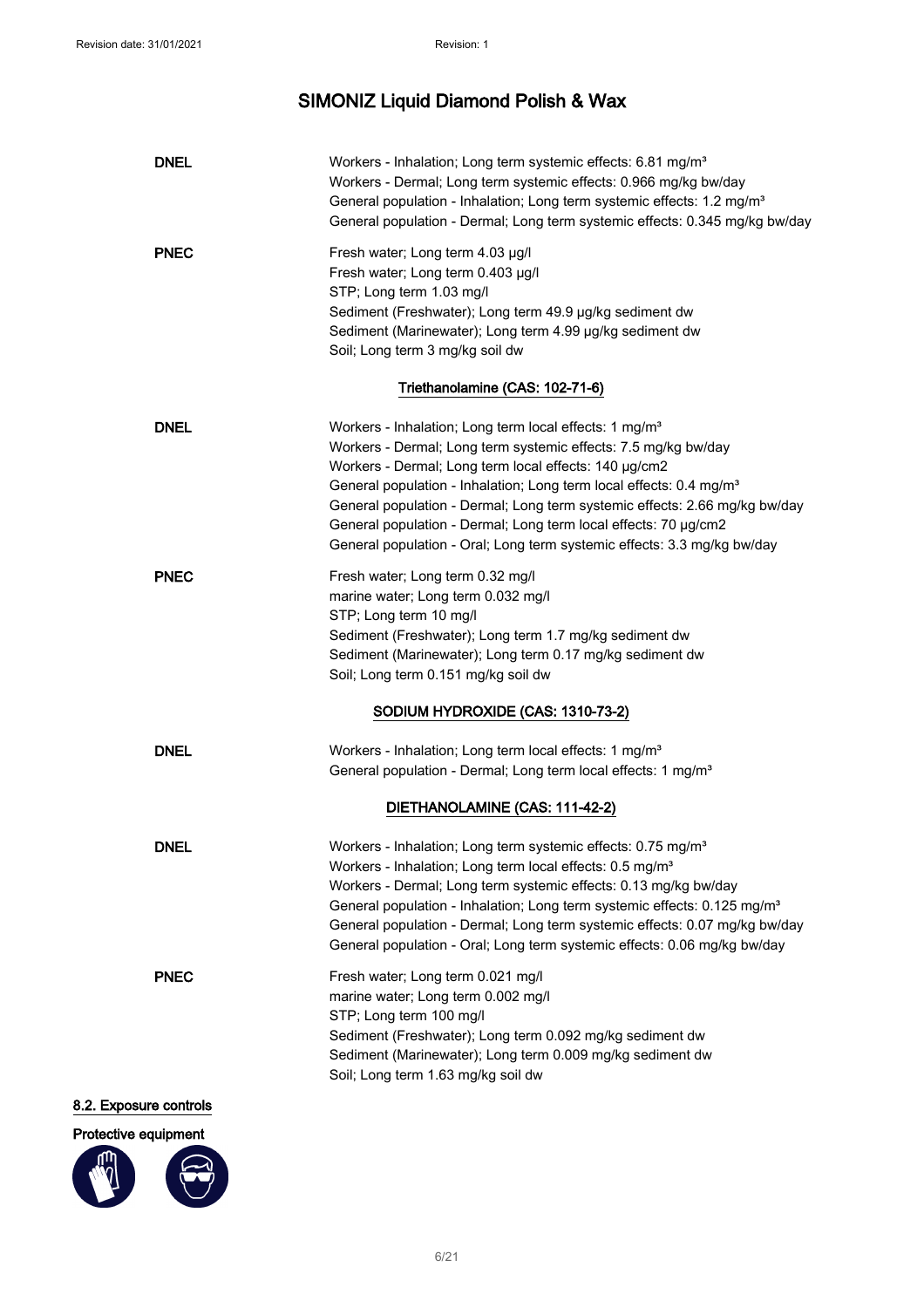| Appropriate engineering<br>controls                | No specific ventilation requirements.                                                                                                                                                                                                       |
|----------------------------------------------------|---------------------------------------------------------------------------------------------------------------------------------------------------------------------------------------------------------------------------------------------|
| Eye/face protection                                | Wear chemical splash goggles.                                                                                                                                                                                                               |
| Hand protection                                    | Chemical-resistant, impervious gloves complying with an approved standard should be worn if<br>a risk assessment indicates skin contact is possible. To protect hands from chemicals, gloves<br>should comply with European Standard EN374. |
| Other skin and body<br>protection                  | Wear appropriate clothing to prevent any possibility of skin contact.                                                                                                                                                                       |
| Hygiene measures                                   | Wash hands thoroughly after handling.                                                                                                                                                                                                       |
| <b>Respiratory protection</b>                      | Respiratory protection not required.                                                                                                                                                                                                        |
| <b>SECTION 9: Physical and chemical properties</b> |                                                                                                                                                                                                                                             |

### 9.1. Information on basic physical and chemical properties

| Appearance              | Creamy liquid.                   |
|-------------------------|----------------------------------|
| Colour                  | Beige.                           |
| Odour                   | Mild.                            |
| pH                      | pH (concentrated solution): 7.21 |
| Flash point             | Not applicable.                  |
| <b>Relative density</b> | ~1.097                           |
| Solubility(ies)         | Miscible with water.             |
| <b>Viscosity</b>        | 2000 cP @ 20°C                   |
|                         |                                  |

#### 9.2. Other information

| <b>SECTION 10: Stability and reactivity</b> |                                                                                                                     |  |
|---------------------------------------------|---------------------------------------------------------------------------------------------------------------------|--|
| 10.1. Reactivity                            |                                                                                                                     |  |
| <b>Reactivity</b>                           | There are no known reactivity hazards associated with this product.                                                 |  |
| 10.2. Chemical stability                    |                                                                                                                     |  |
| <b>Stability</b>                            | Stable under the prescribed storage conditions.                                                                     |  |
| 10.3. Possibility of hazardous reactions    |                                                                                                                     |  |
| Possibility of hazardous<br>reactions       | Not applicable. Will not polymerise.                                                                                |  |
| 10.4. Conditions to avoid                   |                                                                                                                     |  |
| Conditions to avoid                         | Avoid heat. Avoid freezing.                                                                                         |  |
| 10.5. Incompatible materials                |                                                                                                                     |  |
| Materials to avoid                          | No specific material or group of materials is likely to react with the product to produce a<br>hazardous situation. |  |
| 10.6. Hazardous decomposition products      |                                                                                                                     |  |
| Hazardous decomposition<br>products         | Does not decompose when used and stored as recommended. Oxides of carbon. Oxides of<br>nitrogen.                    |  |

### SECTION 11: Toxicological information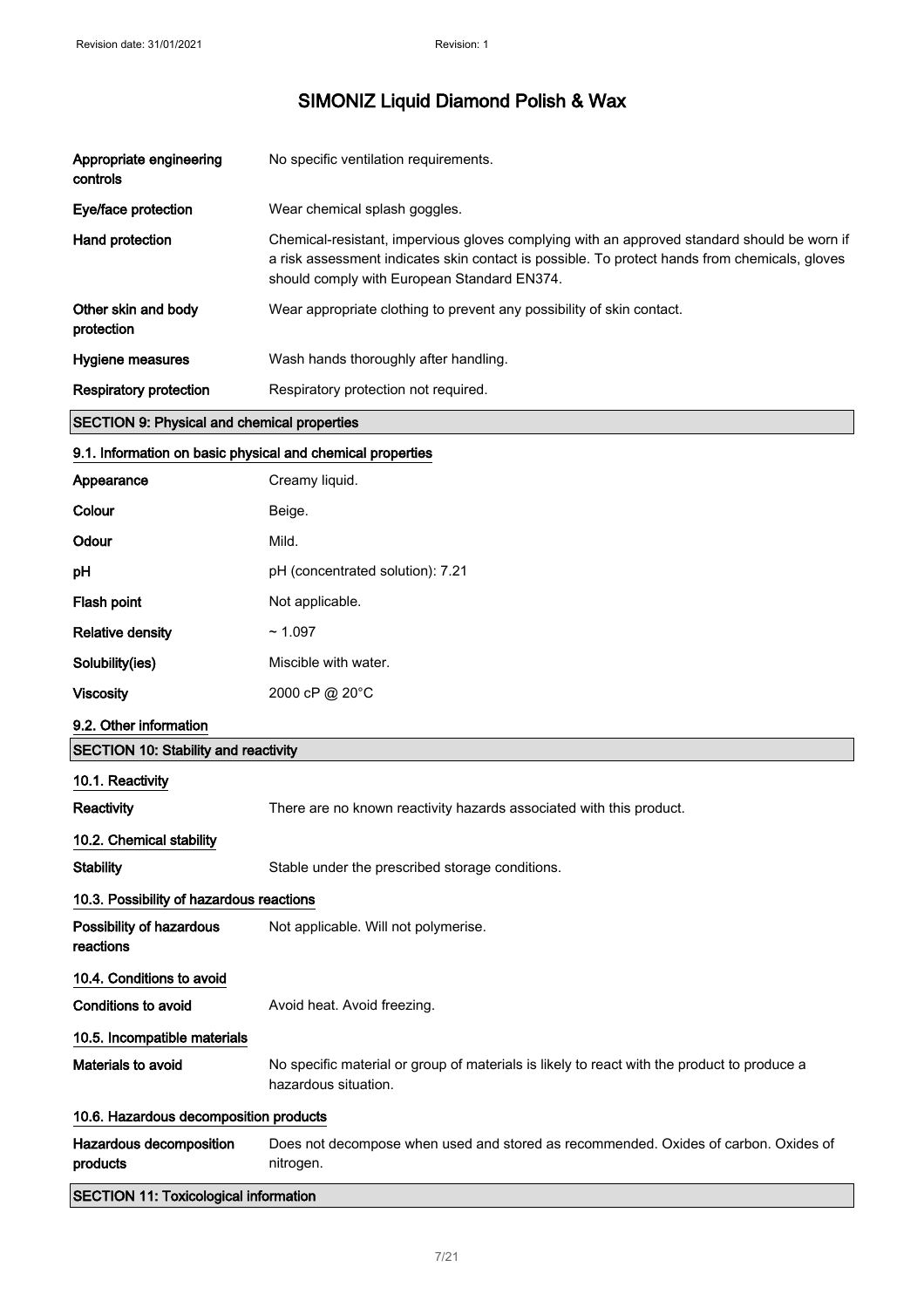| TT.T. Information on toxicological effects                                 |                                                                                              |
|----------------------------------------------------------------------------|----------------------------------------------------------------------------------------------|
| <b>Toxicological effects</b>                                               | No information available.                                                                    |
| Acute toxicity - oral<br>Notes (oral LD <sub>50</sub> )                    | Based on available data the classification criteria are not met.                             |
| Acute toxicity - dermal<br>Notes (dermal LD <sub>50</sub> )                | Based on available data the classification criteria are not met.                             |
| Acute toxicity - inhalation<br>Notes (inhalation LC <sub>50</sub> )        | Based on available data the classification criteria are not met.                             |
| Skin corrosion/irritation<br>Skin corrosion/irritation                     | Based on available data the classification criteria are not met.                             |
| Serious eye damage/irritation<br>Serious eye damage/irritation             | Based on available data the classification criteria are not met.                             |
| Respiratory sensitisation<br>Respiratory sensitisation                     | Based on available data the classification criteria are not met.                             |
| Skin sensitisation<br>Skin sensitisation                                   | Based on available data the classification criteria are not met.                             |
| Germ cell mutagenicity<br>Genotoxicity - in vitro                          | Based on available data the classification criteria are not met.                             |
| Genotoxicity - in vivo                                                     | Based on available data the classification criteria are not met.                             |
| Carcinogenicity<br>Carcinogenicity                                         | Based on available data the classification criteria are not met.                             |
| Reproductive toxicity<br>Reproductive toxicity - fertility                 | Based on available data the classification criteria are not met.                             |
| Reproductive toxicity -<br>development                                     | Does not contain any substances known to be toxic to reproduction.                           |
| Specific target organ toxicity - single exposure<br>STOT - single exposure | Based on available data the classification criteria are not met.                             |
| Specific target organ toxicity - repeated exposure                         |                                                                                              |
| STOT - repeated exposure                                                   | Based on available data the classification criteria are not met.                             |
| <b>Aspiration hazard</b><br><b>Aspiration hazard</b>                       | Not relevant.                                                                                |
| Inhalation                                                                 | This is unlikely to occur but symptoms similar to those of ingestion may develop.            |
| Ingestion                                                                  | May cause discomfort if swallowed.                                                           |
| Skin contact                                                               | May be slightly irritating to skin. Prolonged skin contact may cause redness and irritation. |
| Eye contact                                                                | May be slightly irritating to eyes. Prolonged contact may cause redness and/or tearing.      |
| Toxicological information on ingredients.                                  |                                                                                              |

### 11.1. Information on toxicological effects

Isotridecanol, ethoxylated

#### Acute toxicity - oral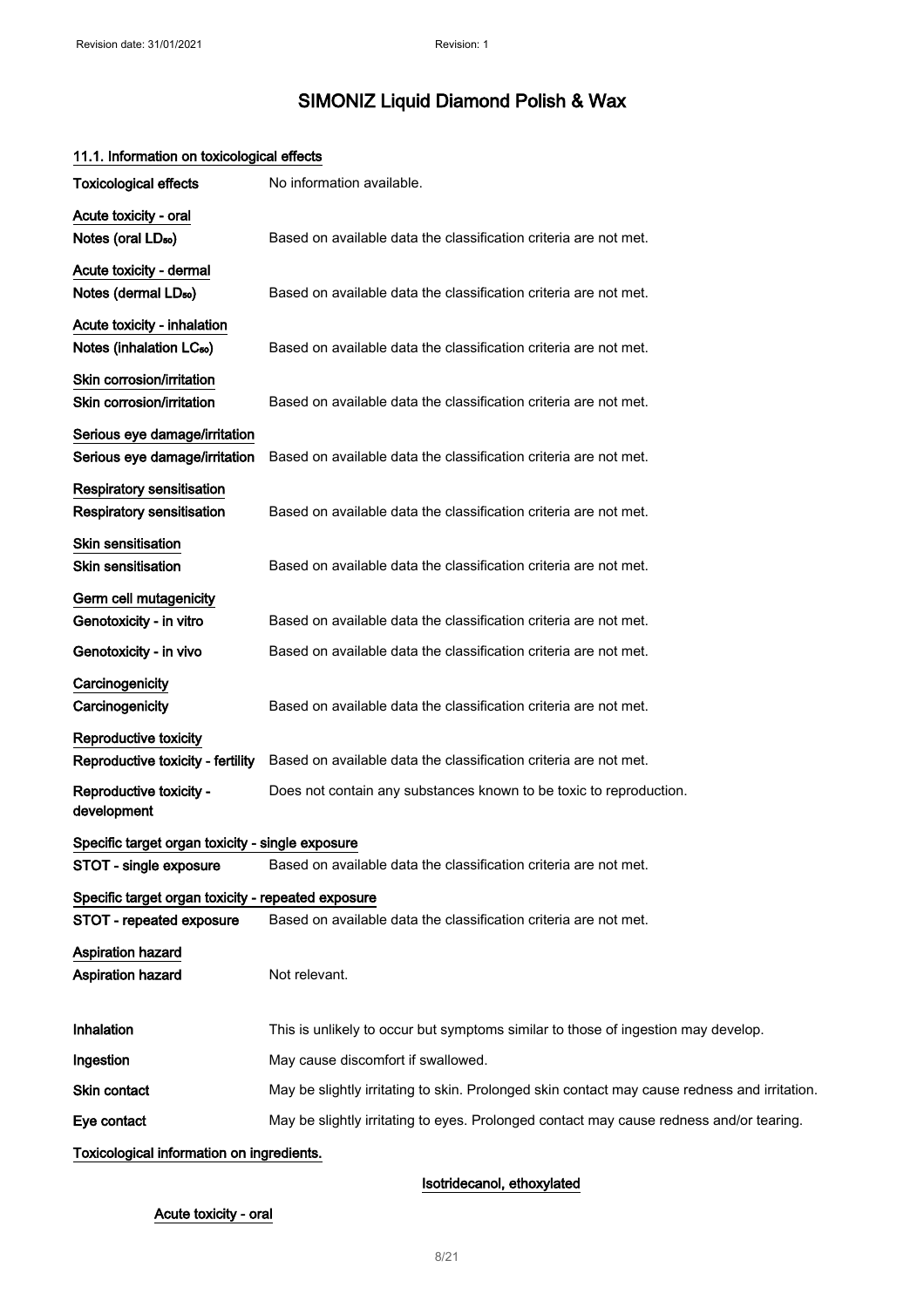| Notes (oral LD <sub>50</sub> )                     | Harmful if swallowed.                                                                     |
|----------------------------------------------------|-------------------------------------------------------------------------------------------|
| ATE oral (mg/kg)                                   | 500.0                                                                                     |
| Acute toxicity - dermal                            |                                                                                           |
| Notes (dermal LD <sub>50</sub> )                   | LD <sub>50</sub> > 2000 mg/kg, Dermal, Rabbit                                             |
| Acute toxicity - inhalation                        |                                                                                           |
| Notes (inhalation LC <sub>50</sub> )               | $LC50 > 16$ mg/m <sup>3</sup> , Inhalation, Rat                                           |
| Skin corrosion/irritation                          |                                                                                           |
| Skin corrosion/irritation                          | Not irritating.                                                                           |
| Serious eye damage/irritation                      |                                                                                           |
| Serious eye<br>damage/irritation                   | Causes serious eye damage.                                                                |
| <b>Respiratory sensitisation</b>                   |                                                                                           |
| Respiratory sensitisation                          | No information available.                                                                 |
| Skin sensitisation                                 |                                                                                           |
| Skin sensitisation                                 | Based on available data the classification criteria are not met.                          |
| Carcinogenicity                                    |                                                                                           |
| Carcinogenicity                                    | No information available.                                                                 |
| <b>Reproductive toxicity</b>                       |                                                                                           |
| Reproductive toxicity -<br>fertility               | Based on available data the classification criteria are not met.                          |
| Specific target organ toxicity - single exposure   |                                                                                           |
| STOT - single exposure                             | Based on available data the classification criteria are not met.                          |
| Specific target organ toxicity - repeated exposure |                                                                                           |
|                                                    | STOT - repeated exposure Based on available data the classification criteria are not met. |
| <b>Aspiration hazard</b>                           |                                                                                           |
| <b>Aspiration hazard</b>                           | Not relevant.                                                                             |
|                                                    |                                                                                           |
| Inhalation                                         | No specific health hazards known.                                                         |
| Ingestion                                          | May cause discomfort.                                                                     |
| Skin contact                                       | May cause skin irritation.                                                                |
| Eye contact                                        | May cause eye irritation.                                                                 |
|                                                    | PROPYLENE GLYCOL                                                                          |
| Acute toxicity - oral                              |                                                                                           |
| Notes (oral LD <sub>50</sub> )                     | LD <sub>50</sub> 22000 mg/kg, Oral, Rat                                                   |
| Acute toxicity - dermal                            |                                                                                           |
| Notes (dermal LD <sub>50</sub> )                   | Based on available data the classification criteria are not met.                          |
| Acute toxicity - inhalation                        |                                                                                           |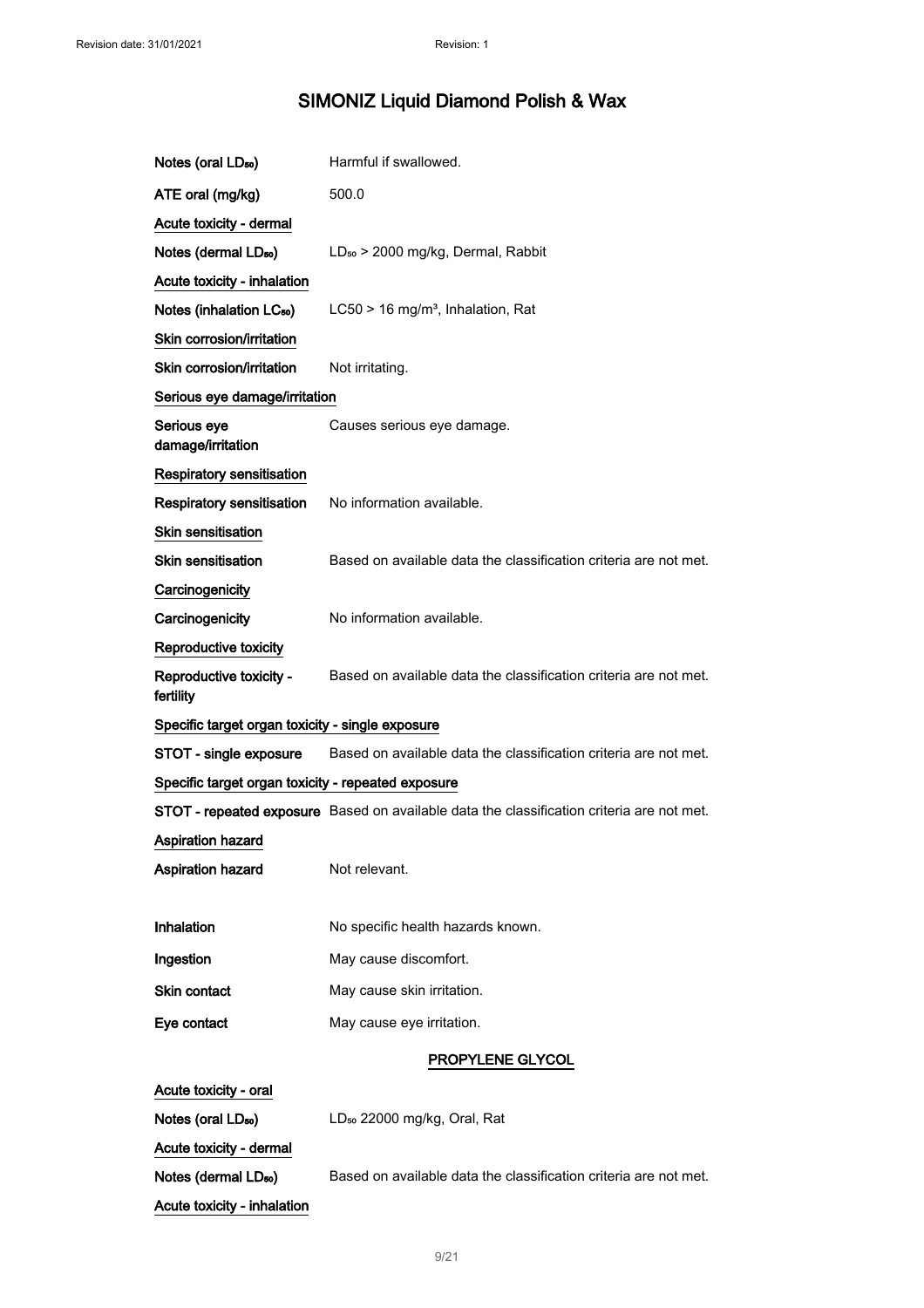| Notes (inhalation LC <sub>50</sub> )               | No information available.                                                                        |  |
|----------------------------------------------------|--------------------------------------------------------------------------------------------------|--|
| Skin corrosion/irritation                          |                                                                                                  |  |
| Skin corrosion/irritation                          | Not irritating.                                                                                  |  |
| Serious eye damage/irritation                      |                                                                                                  |  |
| Serious eye<br>damage/irritation                   | Based on available data the classification criteria are not met.                                 |  |
| Respiratory sensitisation                          |                                                                                                  |  |
| <b>Respiratory sensitisation</b>                   | Scientifically unjustified.                                                                      |  |
| Skin sensitisation                                 |                                                                                                  |  |
| <b>Skin sensitisation</b>                          | Not sensitising.                                                                                 |  |
| Germ cell mutagenicity                             |                                                                                                  |  |
| Genotoxicity - in vitro                            | Negative.                                                                                        |  |
| Genotoxicity - in vivo                             | Negative.                                                                                        |  |
| Carcinogenicity                                    |                                                                                                  |  |
| Carcinogenicity                                    | Based on available data the classification criteria are not met.                                 |  |
| Reproductive toxicity                              |                                                                                                  |  |
| Reproductive toxicity -<br>fertility               | Two-generation study - NOAEL 10100 mg/kg bw/day, Oral, Mouse F1, F2                              |  |
| Reproductive toxicity -<br>development             | - NOAEL: 10400 mg/kg bw/day, Oral, Mouse                                                         |  |
| Specific target organ toxicity - single exposure   |                                                                                                  |  |
| STOT - single exposure                             | Based on available data the classification criteria are not met.                                 |  |
| Specific target organ toxicity - repeated exposure |                                                                                                  |  |
|                                                    | <b>STOT - repeated exposure</b> Based on available data the classification criteria are not met. |  |
| <b>Aspiration hazard</b>                           |                                                                                                  |  |
| Aspiration hazard                                  | Not relevant.                                                                                    |  |
|                                                    | 1,2-BENZISOTHIAZOLIN-3-ONE                                                                       |  |
| Acute toxicity - oral                              |                                                                                                  |  |
| Notes (oral LD <sub>50</sub> )                     | LD <sub>50</sub> 490 mg/kg, Oral, Rat                                                            |  |
| Acute toxicity - dermal                            |                                                                                                  |  |
| Notes (dermal LD <sub>50</sub> )                   | LD <sub>50</sub> > 2000 mg/kg, Dermal, Rat NOAEL 2000 mg/kg, Dermal, Rat                         |  |
| Acute toxicity - inhalation                        |                                                                                                  |  |
| Notes (inhalation LC <sub>50</sub> )               | No specific test data are available.                                                             |  |
| Skin corrosion/irritation                          |                                                                                                  |  |
| Skin corrosion/irritation                          | Causes skin irritation.                                                                          |  |
| Serious eye damage/irritation                      |                                                                                                  |  |
| Serious eye<br>damage/irritation                   | Causes serious eye damage.                                                                       |  |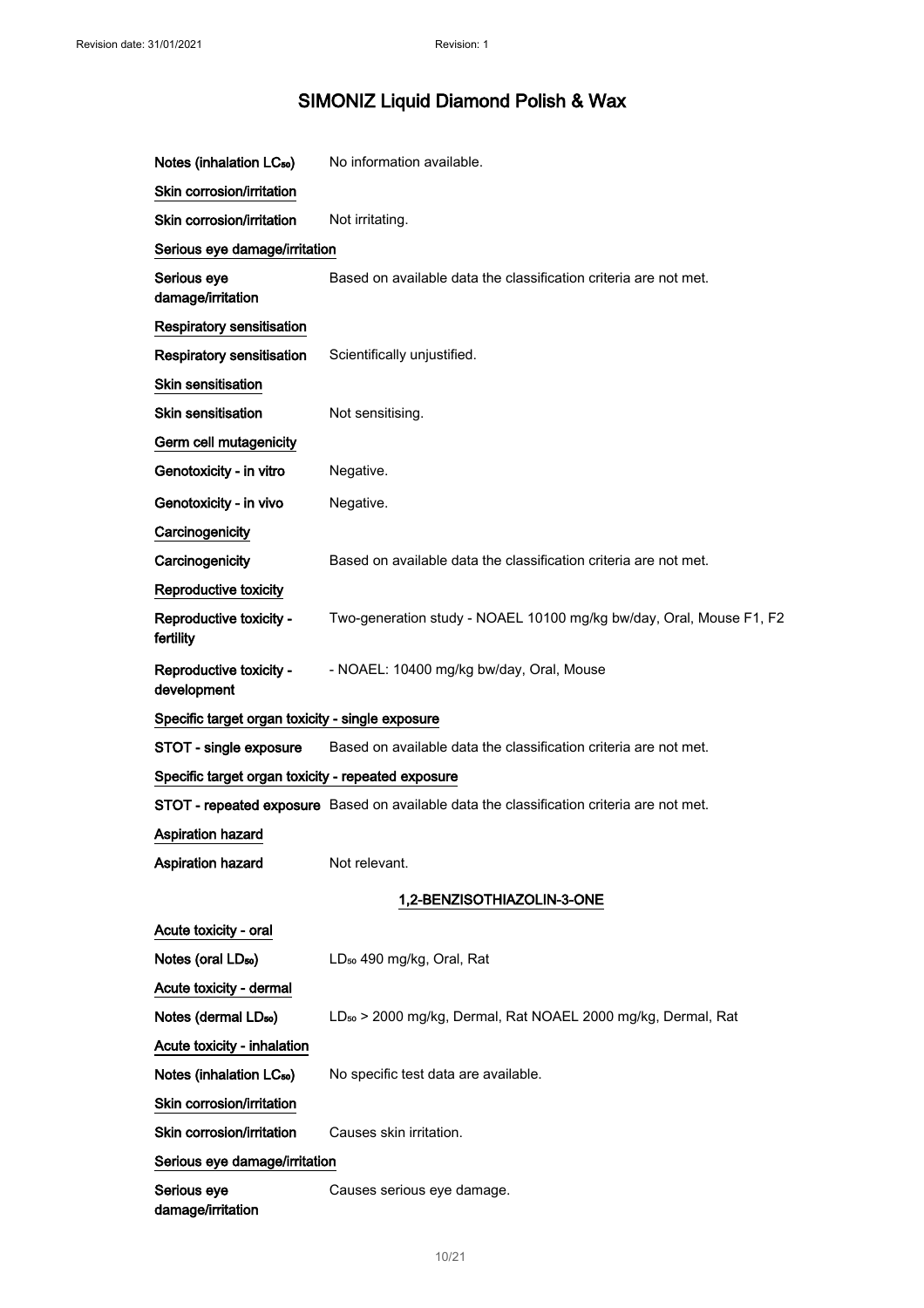| <b>Respiratory sensitisation</b>                   |                                                                                                                             |  |
|----------------------------------------------------|-----------------------------------------------------------------------------------------------------------------------------|--|
| <b>Respiratory sensitisation</b>                   | No information available.                                                                                                   |  |
| Skin sensitisation                                 |                                                                                                                             |  |
| <b>Skin sensitisation</b>                          | May cause an allergic skin reaction.                                                                                        |  |
| Germ cell mutagenicity                             |                                                                                                                             |  |
| Genotoxicity - in vitro                            | Negative.                                                                                                                   |  |
| Genotoxicity - in vivo                             | Negative.                                                                                                                   |  |
| Carcinogenicity                                    |                                                                                                                             |  |
| Carcinogenicity                                    | No information available.                                                                                                   |  |
| Reproductive toxicity                              |                                                                                                                             |  |
| Reproductive toxicity -<br>fertility               | Two-generation study - NOAEL 112 mg/kg/day, Oral, Rat P Based on available<br>data the classification criteria are not met. |  |
| Reproductive toxicity -<br>development             | Does not contain any substances known to be toxic to reproduction.                                                          |  |
| Specific target organ toxicity - single exposure   |                                                                                                                             |  |
| STOT - single exposure                             | No information available.                                                                                                   |  |
| Specific target organ toxicity - repeated exposure |                                                                                                                             |  |
| STOT - repeated exposure No information available. |                                                                                                                             |  |
| Aspiration hazard                                  |                                                                                                                             |  |
| Aspiration hazard                                  | Not relevant.                                                                                                               |  |
|                                                    | Triethanolamine                                                                                                             |  |
| Acute toxicity - oral                              |                                                                                                                             |  |
| Notes (oral LD <sub>50</sub> )                     | LD <sub>50</sub> 6400 mg/kg, Oral, Rat                                                                                      |  |
| Acute toxicity - dermal                            |                                                                                                                             |  |
| Notes (dermal LD <sub>50</sub> )                   | LD <sub>50</sub> > 2000 mg/kg, Dermal, Rat                                                                                  |  |
| Acute toxicity - inhalation                        |                                                                                                                             |  |
| Notes (inhalation LC <sub>50</sub> )               | Scientifically unjustified.                                                                                                 |  |
| Skin corrosion/irritation                          |                                                                                                                             |  |
| Skin corrosion/irritation                          | Not irritating.                                                                                                             |  |
| Serious eye damage/irritation                      |                                                                                                                             |  |
| Serious eye<br>damage/irritation                   | Based on available data the classification criteria are not met.                                                            |  |
| <b>Respiratory sensitisation</b>                   |                                                                                                                             |  |
| Respiratory sensitisation                          | No information available.                                                                                                   |  |
| <b>Skin sensitisation</b>                          |                                                                                                                             |  |
| <b>Skin sensitisation</b>                          | Not sensitising.                                                                                                            |  |
| Germ cell mutagenicity                             |                                                                                                                             |  |
| Genotoxicity - in vitro                            | Negative.                                                                                                                   |  |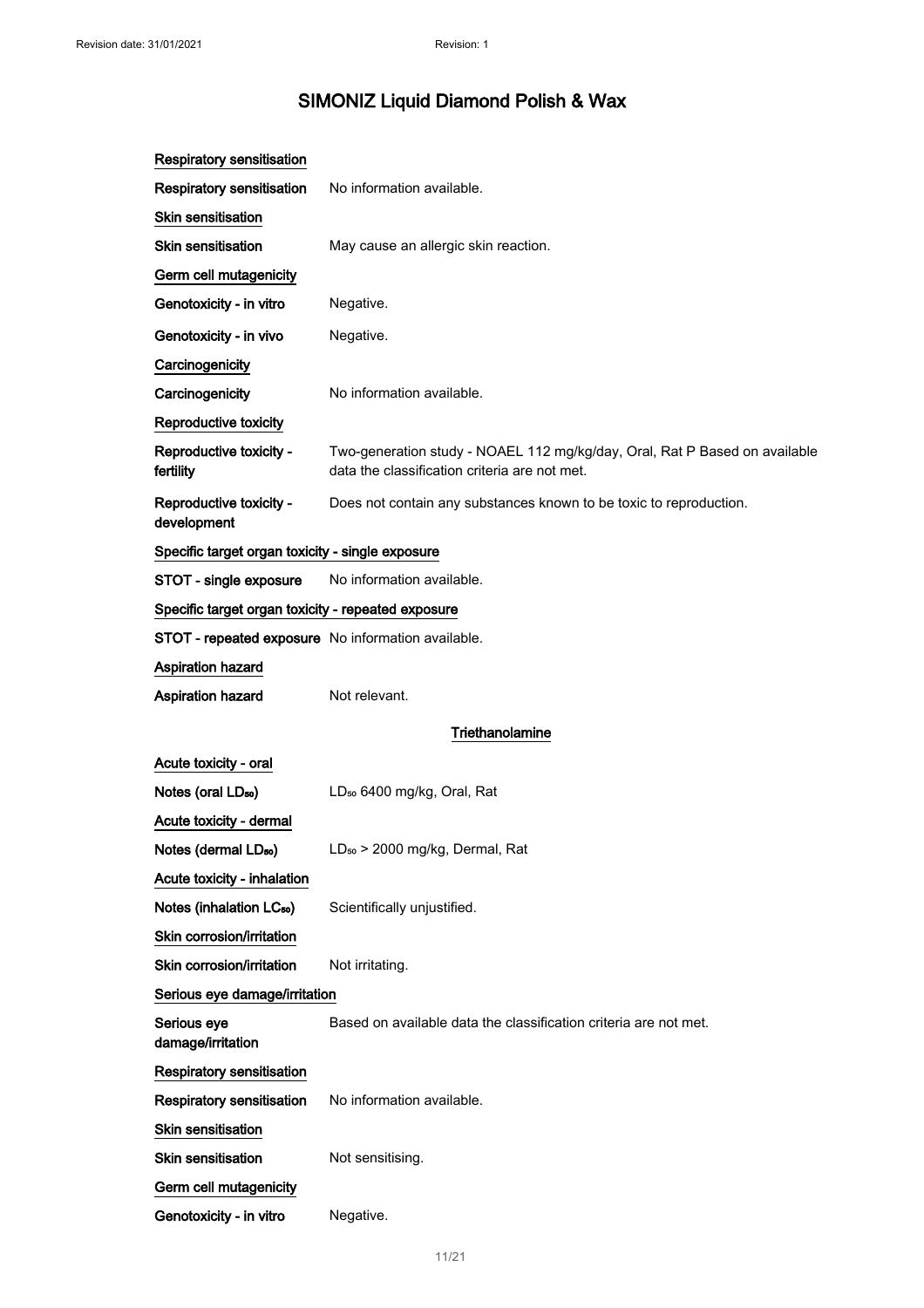| Genotoxicity - in vivo                                                                           | No information available.                                                                                                                                                                                                       |  |  |
|--------------------------------------------------------------------------------------------------|---------------------------------------------------------------------------------------------------------------------------------------------------------------------------------------------------------------------------------|--|--|
| Carcinogenicity                                                                                  |                                                                                                                                                                                                                                 |  |  |
| Carcinogenicity                                                                                  | NOAEL 1333 mg/kg/day, Oral, Rat                                                                                                                                                                                                 |  |  |
| Reproductive toxicity                                                                            |                                                                                                                                                                                                                                 |  |  |
| Reproductive toxicity -<br>fertility                                                             | Two-generation study - NOAEL 300 mg/kg/day, Oral, Rat F0 Two-generation study<br>- NOAEL 1000 mg/kg/day, Oral, Rat F1                                                                                                           |  |  |
| Reproductive toxicity -<br>development                                                           | Developmental toxicity: - NOAEL: 300 (prenatal) mg/kg/day, Oral, Rat<br>Developmental toxicity: - NOAEL: 1000 (offspring) mg/kg/day, Oral, Rat<br>Developmental toxicity:, Teratogenicity: - NOAEL: 1125 mg/kg/day, Oral, Mouse |  |  |
| Specific target organ toxicity - single exposure                                                 |                                                                                                                                                                                                                                 |  |  |
| STOT - single exposure                                                                           | Based on available data the classification criteria are not met.                                                                                                                                                                |  |  |
| Specific target organ toxicity - repeated exposure                                               |                                                                                                                                                                                                                                 |  |  |
| <b>STOT - repeated exposure</b> Based on available data the classification criteria are not met. |                                                                                                                                                                                                                                 |  |  |
| <b>Aspiration hazard</b>                                                                         |                                                                                                                                                                                                                                 |  |  |
| Aspiration hazard                                                                                | Not relevant.                                                                                                                                                                                                                   |  |  |
| SODIUM HYDROXIDE                                                                                 |                                                                                                                                                                                                                                 |  |  |
| Acute toxicity - oral                                                                            |                                                                                                                                                                                                                                 |  |  |
| Acute toxicity oral (LD <sub>50</sub><br>mg/kg)                                                  | 500.0                                                                                                                                                                                                                           |  |  |
| <b>Species</b>                                                                                   | Rat                                                                                                                                                                                                                             |  |  |
| Notes (oral LD <sub>50</sub> )                                                                   | Not applicable. REACH dossier information.                                                                                                                                                                                      |  |  |
| Acute toxicity - dermal                                                                          |                                                                                                                                                                                                                                 |  |  |
| Notes (dermal LD <sub>50</sub> )                                                                 | Not applicable. REACH dossier information.                                                                                                                                                                                      |  |  |
| Acute toxicity - inhalation                                                                      |                                                                                                                                                                                                                                 |  |  |
| Notes (inhalation LC <sub>50</sub> )                                                             | Not applicable. REACH dossier information.                                                                                                                                                                                      |  |  |
| Skin corrosion/irritation                                                                        |                                                                                                                                                                                                                                 |  |  |
| Skin corrosion/irritation                                                                        | Causes severe burns.                                                                                                                                                                                                            |  |  |
| Serious eye damage/irritation                                                                    |                                                                                                                                                                                                                                 |  |  |
| Serious eye<br>damage/irritation                                                                 | Causes serious eye damage.                                                                                                                                                                                                      |  |  |
| <b>Respiratory sensitisation</b>                                                                 |                                                                                                                                                                                                                                 |  |  |
| <b>Respiratory sensitisation</b>                                                                 | No information available.                                                                                                                                                                                                       |  |  |
| <b>Skin sensitisation</b>                                                                        |                                                                                                                                                                                                                                 |  |  |
| <b>Skin sensitisation</b>                                                                        | Not sensitising.                                                                                                                                                                                                                |  |  |
| Germ cell mutagenicity                                                                           |                                                                                                                                                                                                                                 |  |  |
| Genotoxicity - in vitro                                                                          | Negative.                                                                                                                                                                                                                       |  |  |
| Genotoxicity - in vivo                                                                           | Negative.                                                                                                                                                                                                                       |  |  |
| Carcinogenicity                                                                                  |                                                                                                                                                                                                                                 |  |  |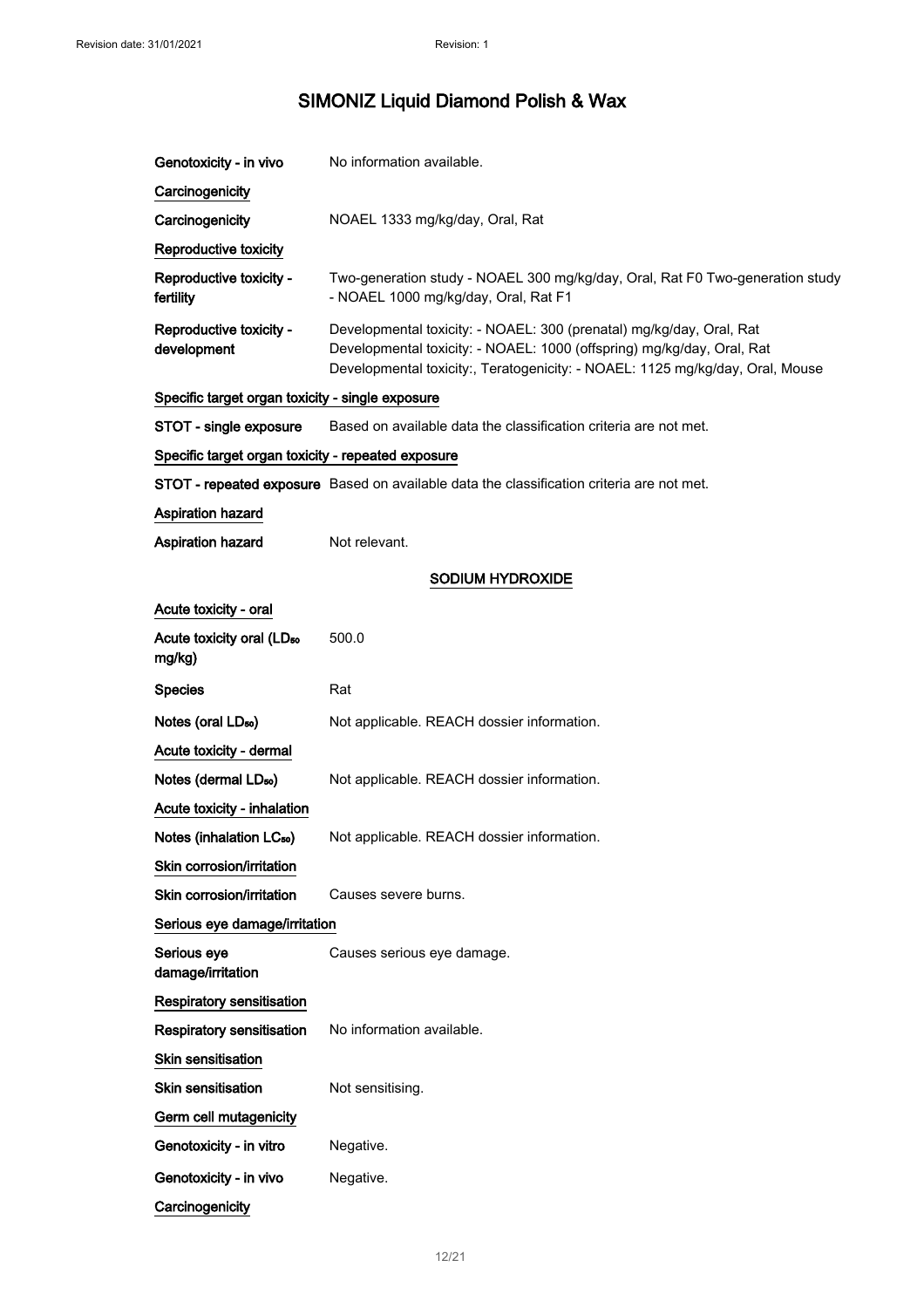| Carcinogenicity                                    | Based on available data the classification criteria are not met.                          |  |
|----------------------------------------------------|-------------------------------------------------------------------------------------------|--|
| Reproductive toxicity                              |                                                                                           |  |
| Reproductive toxicity -<br>fertility               | Scientifically unjustified. REACH dossier information.                                    |  |
| Reproductive toxicity -<br>development             | This substance has no evidence of toxicity to reproduction.                               |  |
| Specific target organ toxicity - single exposure   |                                                                                           |  |
| STOT - single exposure                             | Based on available data the classification criteria are not met.                          |  |
| Specific target organ toxicity - repeated exposure |                                                                                           |  |
|                                                    | STOT - repeated exposure Based on available data the classification criteria are not met. |  |
| Aspiration hazard                                  |                                                                                           |  |
| Aspiration hazard                                  | Not relevant.                                                                             |  |
|                                                    | <b>DIETHANOLAMINE</b>                                                                     |  |
| Acute toxicity - oral                              |                                                                                           |  |
| Acute toxicity oral (LD <sub>50</sub><br>mg/kg)    | 1,100.0                                                                                   |  |
| <b>Species</b>                                     | Rat                                                                                       |  |
| Notes (oral LD <sub>50</sub> )                     | Harmful if swallowed.                                                                     |  |
| ATE oral (mg/kg)                                   | 500.0                                                                                     |  |
| Acute toxicity - dermal                            |                                                                                           |  |
| Notes (dermal LD <sub>50</sub> )                   | Not available.                                                                            |  |
| Skin corrosion/irritation                          |                                                                                           |  |
| Skin corrosion/irritation                          | Causes skin irritation.                                                                   |  |
| Serious eye damage/irritation                      |                                                                                           |  |
| Serious eye<br>damage/irritation                   | Causes serious eye damage.                                                                |  |
| <b>Skin sensitisation</b>                          |                                                                                           |  |
| Skin sensitisation                                 | Not sensitising.                                                                          |  |
| Germ cell mutagenicity                             |                                                                                           |  |
| Genotoxicity - in vitro                            | Negative with metabolic activation. Negative without metabolic activation.                |  |
| Genotoxicity - in vivo                             | Negative.                                                                                 |  |
| Carcinogenicity                                    |                                                                                           |  |
| Carcinogenicity                                    | Based on available data the classification criteria are not met.                          |  |
| Reproductive toxicity                              |                                                                                           |  |
| Reproductive toxicity -<br>fertility               | Based on available data the classification criteria are not met.                          |  |
| Reproductive toxicity -<br>development             | Does not contain any substances known to be toxic to reproduction.                        |  |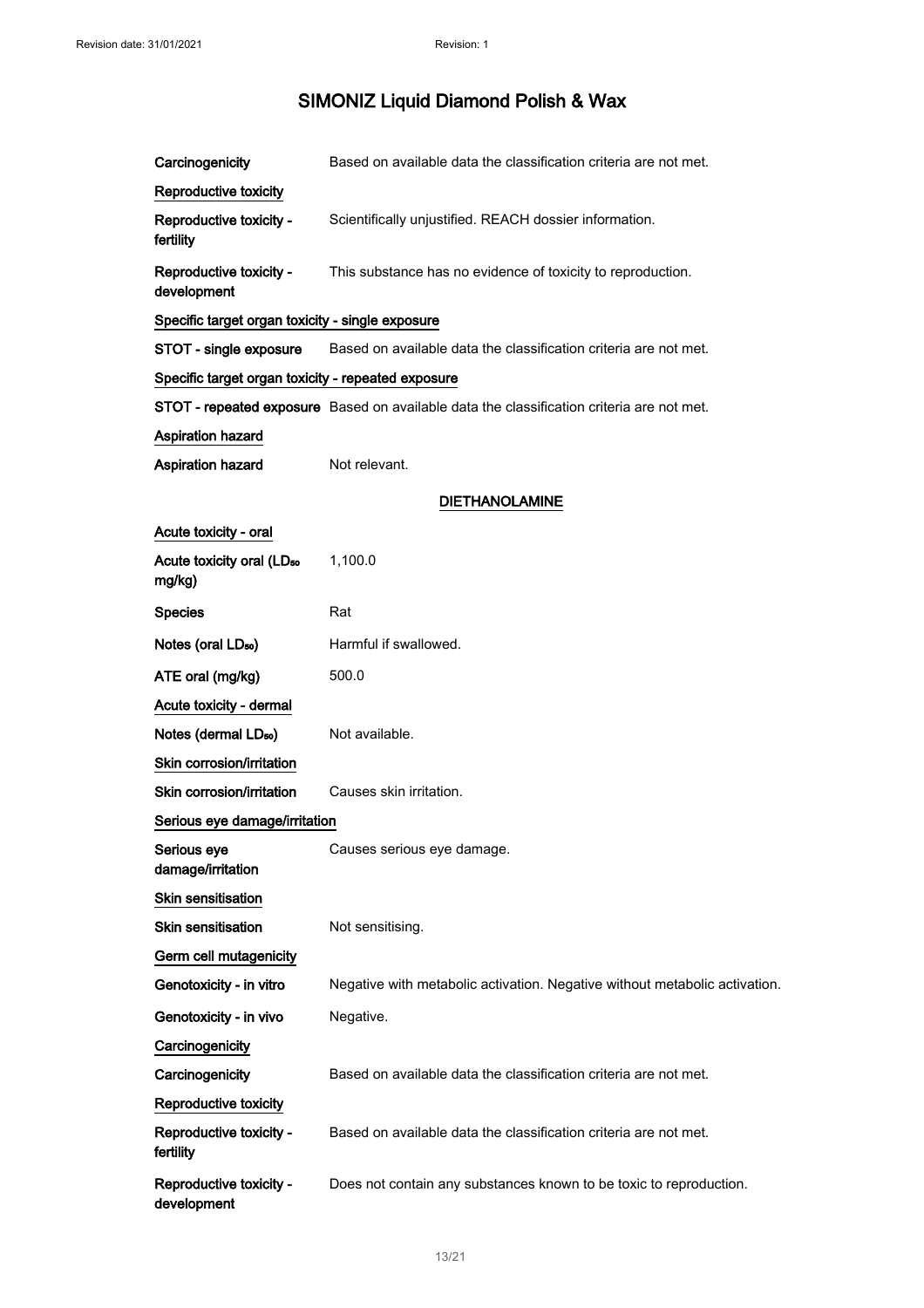|                                             | Specific target organ toxicity - single exposure   |                |                                                                                                       |
|---------------------------------------------|----------------------------------------------------|----------------|-------------------------------------------------------------------------------------------------------|
|                                             | STOT - single exposure                             |                | Based on available data the classification criteria are not met.                                      |
|                                             | Specific target organ toxicity - repeated exposure |                |                                                                                                       |
|                                             |                                                    |                | STOT - repeated exposure Central and/or peripheral nervous system damage. Liver and/or kidney damage. |
|                                             | Aspiration hazard                                  |                |                                                                                                       |
|                                             | Aspiration hazard                                  |                | Not relevant.                                                                                         |
|                                             | <b>SECTION 12: Ecological information</b>          |                |                                                                                                       |
| Ecotoxicity                                 | No information available.                          |                |                                                                                                       |
|                                             | Ecological information on ingredients.             |                |                                                                                                       |
|                                             |                                                    |                | Isotridecanol, ethoxylated                                                                            |
|                                             | Ecotoxicity                                        |                | Harmful to aquatic life with long lasting effects.                                                    |
| 12.1. Toxicity                              |                                                    |                |                                                                                                       |
| Acute aquatic toxicity                      |                                                    |                |                                                                                                       |
| Acute toxicity - fish                       |                                                    |                | No information available.                                                                             |
| Acute toxicity - aquatic<br>invertebrates   |                                                    | Not available. |                                                                                                       |
|                                             | Acute toxicity - aquatic plants                    | Not available. |                                                                                                       |
| Acute toxicity -<br>microorganisms          |                                                    | Not available. |                                                                                                       |
|                                             | Not available.<br>Acute toxicity - terrestrial     |                |                                                                                                       |
| Chronic aquatic toxicity                    |                                                    |                |                                                                                                       |
| stage                                       | Chronic toxicity - fish early life Not available.  |                |                                                                                                       |
| and sac fry stages                          | Short term toxicity - embryo                       | Not available. |                                                                                                       |
| Chronic toxicity - aquatic<br>invertebrates |                                                    | Not available. |                                                                                                       |
|                                             | Ecological information on ingredients.             |                |                                                                                                       |
|                                             |                                                    |                | Isotridecanol, ethoxylated                                                                            |
| Acute aquatic toxicity                      |                                                    |                |                                                                                                       |
|                                             | Acute toxicity - fish                              |                | LC <sub>50</sub> , 96 hours: 2.5 mg/l, Brachydanio rerio (Zebra Fish)                                 |
| Acute toxicity - aquatic<br>invertebrates   |                                                    |                | EC <sub>50</sub> , 48 hours: 1.5 mg/l, Daphnia magna                                                  |
|                                             | Acute toxicity - aquatic<br>plants                 |                | ErC50, 72 hours: 2.5 mg/l, Scenedesmus subspicatus                                                    |
|                                             | Acute toxicity -<br>microorganisms                 |                | EC <sub>50</sub> , 3 hours: 140 mg/l, Activated sludge                                                |
|                                             | Chronic aquatic toxicity                           |                |                                                                                                       |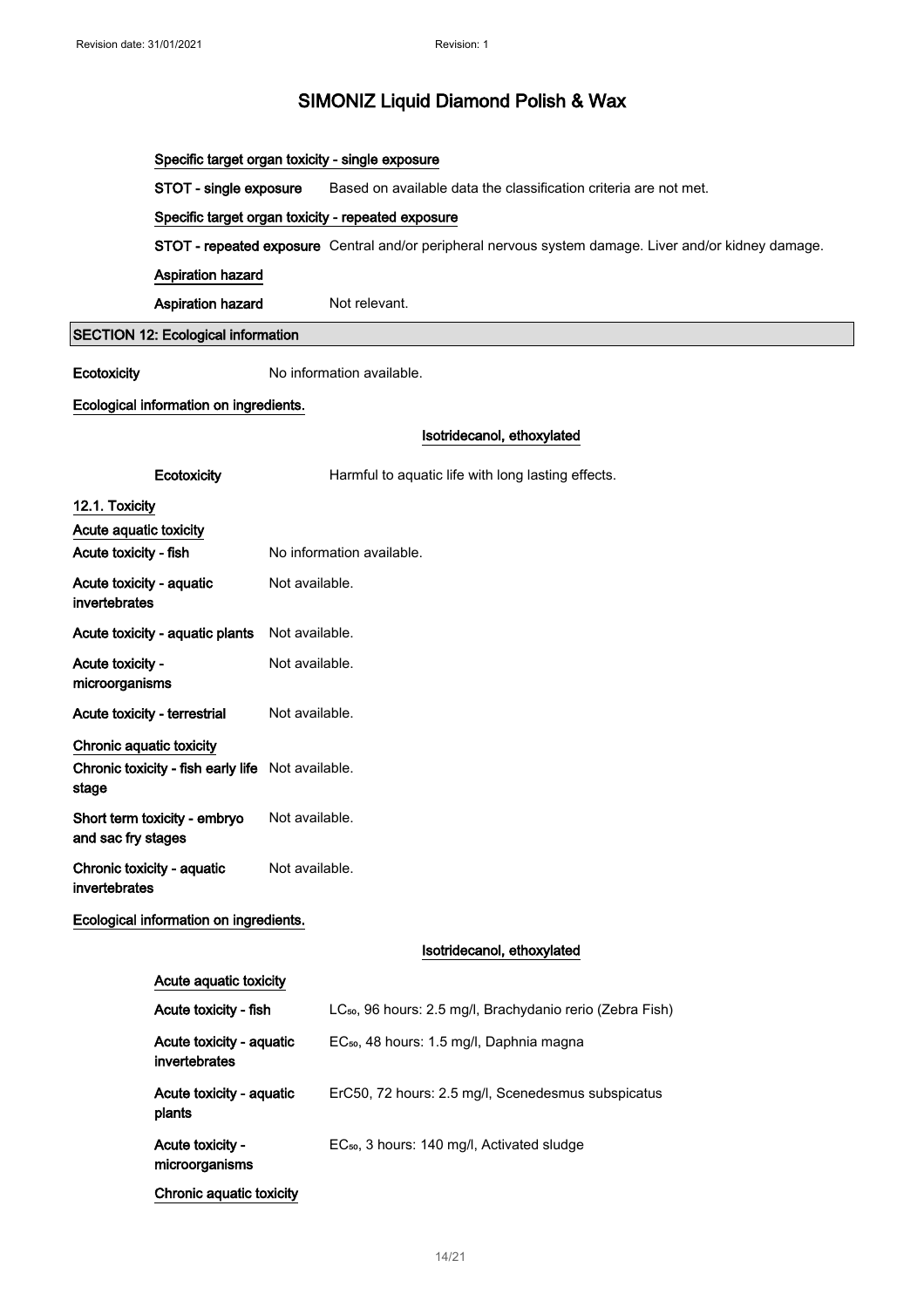| life stage                                  | Chronic toxicity - fish early EC <sub>20</sub> , 30 days: 1.097 mg/l, Pimephales promelas (Fat-head Minnow)                                                                     |  |
|---------------------------------------------|---------------------------------------------------------------------------------------------------------------------------------------------------------------------------------|--|
| Chronic toxicity - aquatic<br>invertebrates | EC <sub>50</sub> , 21 days: 0.74 mg/l, Daphnia magna                                                                                                                            |  |
| <b>Toxicity to soil</b>                     | > 1000 mg/kg soil dw (Eisenia fetida)<br>21 days                                                                                                                                |  |
|                                             | Toxicity to terrestrial plants EC0 > 10 mg/kg soil dw. for growth (Lepidum sativum)<br>17 days                                                                                  |  |
|                                             | PROPYLENE GLYCOL                                                                                                                                                                |  |
| Acute aquatic toxicity                      |                                                                                                                                                                                 |  |
| Acute toxicity - fish                       | LC <sub>50</sub> , 96 hours: 40613 mg/l, Oncorhynchus mykiss (Rainbow trout)                                                                                                    |  |
| Acute toxicity - aquatic<br>invertebrates   | EC <sub>50</sub> , 48 hours: 18340 mg/l, Freshwater invertebrates, Ceriodaphnia dubia<br>EC <sub>50</sub> , 48 hours: 18800 mg/l, Marinewater invertebrates, Americamysis bahia |  |
| Acute toxicity - aquatic<br>plants          | EC <sub>50</sub> , 96 hours: 19000 mg/l, Freshwater algae, Pseudokirchneriella subcapitata<br>EC <sub>50</sub> , 96 hours: 19100 mg/l, Marinewater algae, Skeletonema costatum  |  |
| Acute toxicity -<br>microorganisms          | NOEC, 18 hours: > 20000 mg/l, Pseudomonas putida                                                                                                                                |  |
| Chronic aquatic toxicity                    |                                                                                                                                                                                 |  |
| life stage                                  | Chronic toxicity - fish early ChV, 30 days: 2500 mg/l, QSAR                                                                                                                     |  |
| Chronic toxicity - aquatic<br>invertebrates | EC10, LC10, NOEC, 7 days: 13020 mg/l, Ceriodaphnia dubia                                                                                                                        |  |
|                                             | 1,2-BENZISOTHIAZOLIN-3-ONE                                                                                                                                                      |  |
| Acute aquatic toxicity                      |                                                                                                                                                                                 |  |
| $LE(C)$ <sub>50</sub>                       | $0.01 < L(E)C50 \le 0.1$                                                                                                                                                        |  |
| M factor (Acute)                            | 10                                                                                                                                                                              |  |
| Acute toxicity - fish                       | LC <sub>50</sub> , 96 hours: 2.15 mg/l, Cyprinodon variegatus (Sheepshead minnow)                                                                                               |  |
| Acute toxicity - aquatic<br>invertebrates   | EC <sub>50</sub> , 48 hours: 2.94 mg/l, Daphnia magna                                                                                                                           |  |
| Acute toxicity - aquatic<br>plants          | EC <sub>50</sub> , 72 hours: 110 µg/l, Selenastrum capricornutum<br>NOEC, 72 hours: 40.3 µg/l, Selenastrum capricornutum                                                        |  |
| Acute toxicity -<br>microorganisms          | EC <sub>50</sub> , 3 hours: 13 mg/l, Activated sludge<br>NOEC, 3 hours: 11 mg/l, Activated sludge                                                                               |  |
| Acute toxicity - terrestrial                | EC <sub>50</sub> , 14 days: 410.6 mg/kg/day, Eisenia Fetida (Earthworm)<br>NOEC, 14 days: 234.5 mg/kg/day, Eisenia Fetida (Earthworm)                                           |  |
|                                             | Triethanolamine                                                                                                                                                                 |  |
| Acute aquatic toxicity                      |                                                                                                                                                                                 |  |
|                                             |                                                                                                                                                                                 |  |

Acute toxicity - fish LC<sub>50</sub>, 96 hours: 11800 mg/l, Pimephales promelas (Fat-head Minnow)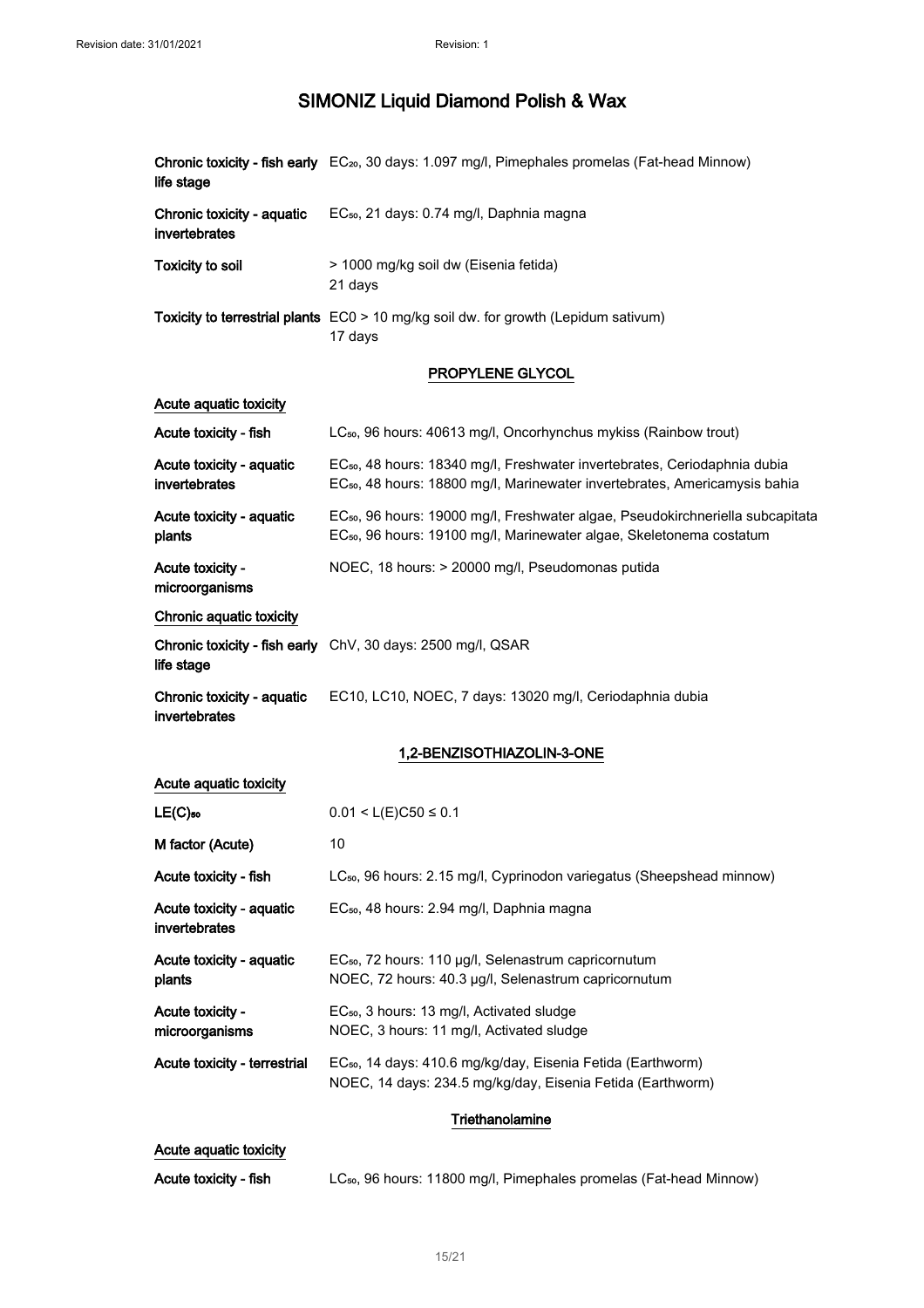| Acute toxicity - aquatic<br>invertebrates                             | EC <sub>50</sub> , 48 hours: 609.88 mg/l, Ceriodaphnia dubia                                                                                              |  |
|-----------------------------------------------------------------------|-----------------------------------------------------------------------------------------------------------------------------------------------------------|--|
| Acute toxicity - aquatic<br>plants                                    | EC <sub>50</sub> , 72 hours: 512 mg/l, Desmodesmus subspicatus<br>EC10, NOEC, 72 hours: 26 mg/l, Desmodesmus subspicatus                                  |  |
| Acute toxicity -<br>microorganisms                                    | EC <sub>50</sub> , 3 hours: 1000 mg/l, Activated sludge                                                                                                   |  |
| Chronic aquatic toxicity                                              |                                                                                                                                                           |  |
| Chronic toxicity - fish early $NOEC$ , : > 1 mg/l, QSAR<br>life stage |                                                                                                                                                           |  |
| Chronic toxicity - aquatic<br>invertebrates                           | EC10, LC10, NOEC, 21 days: 16 mg/l, Daphnia magna                                                                                                         |  |
|                                                                       | <b>SODIUM HYDROXIDE</b>                                                                                                                                   |  |
| Acute aquatic toxicity                                                |                                                                                                                                                           |  |
| Acute toxicity - fish                                                 | LC <sub>50</sub> , 33-189 hours: 96 mg/l, Fish<br>LC <sub>50</sub> , 45.5 hours: 96 mg/l, Oncorhynchus mykiss (Rainbow trout)                             |  |
| Acute toxicity - aquatic<br>invertebrates                             | LC <sub>50</sub> , 48 hours: 30 - < 1000 mg/l, Daphnia magna                                                                                              |  |
| Acute toxicity - aquatic<br>plants                                    | Scientifically unjustified.                                                                                                                               |  |
| Acute toxicity -<br>microorganisms                                    | EC10, 2 minutes: 161 mg/l, Tetrahymena Thermophila<br>EC <sub>50</sub> , 15 minutes: 22 mg/l, Photobacterium phosphoreum luminescence inhibition<br>study |  |
| Chronic aquatic toxicity                                              |                                                                                                                                                           |  |
| Chronic toxicity - fish early Not available.<br>life stage            |                                                                                                                                                           |  |
| Short term toxicity -<br>embryo and sac fry stages                    | Not available.                                                                                                                                            |  |
| Chronic toxicity - aquatic<br>invertebrates                           | Not applicable.                                                                                                                                           |  |
|                                                                       | <b>DIETHANOLAMINE</b>                                                                                                                                     |  |
| Acute aquatic toxicity                                                |                                                                                                                                                           |  |
| Acute toxicity - fish                                                 | LC <sub>50</sub> , 96 hours: 460 mg/l, Oncorhynchus mykiss (Rainbow trout)                                                                                |  |
| Acute toxicity - aquatic<br>invertebrates                             | EC <sub>50</sub> , 48 hours: 30.1 mg/l, Ceriodaphnia dubia                                                                                                |  |
| Acute toxicity - aquatic<br>plants                                    | EC <sub>50</sub> , 72 hours: 9.5 mg/l, Pseudokirchneriella subcapitata                                                                                    |  |
| Acute toxicity -<br>microorganisms                                    | EC10, 30 minutes: > 1000 mg/l, Activated sludge                                                                                                           |  |
| Chronic aquatic toxicity                                              |                                                                                                                                                           |  |
| Chronic toxicity - aquatic<br>invertebrates                           | NOEC, 21 days: 1.05 mg/l, Daphnia magna                                                                                                                   |  |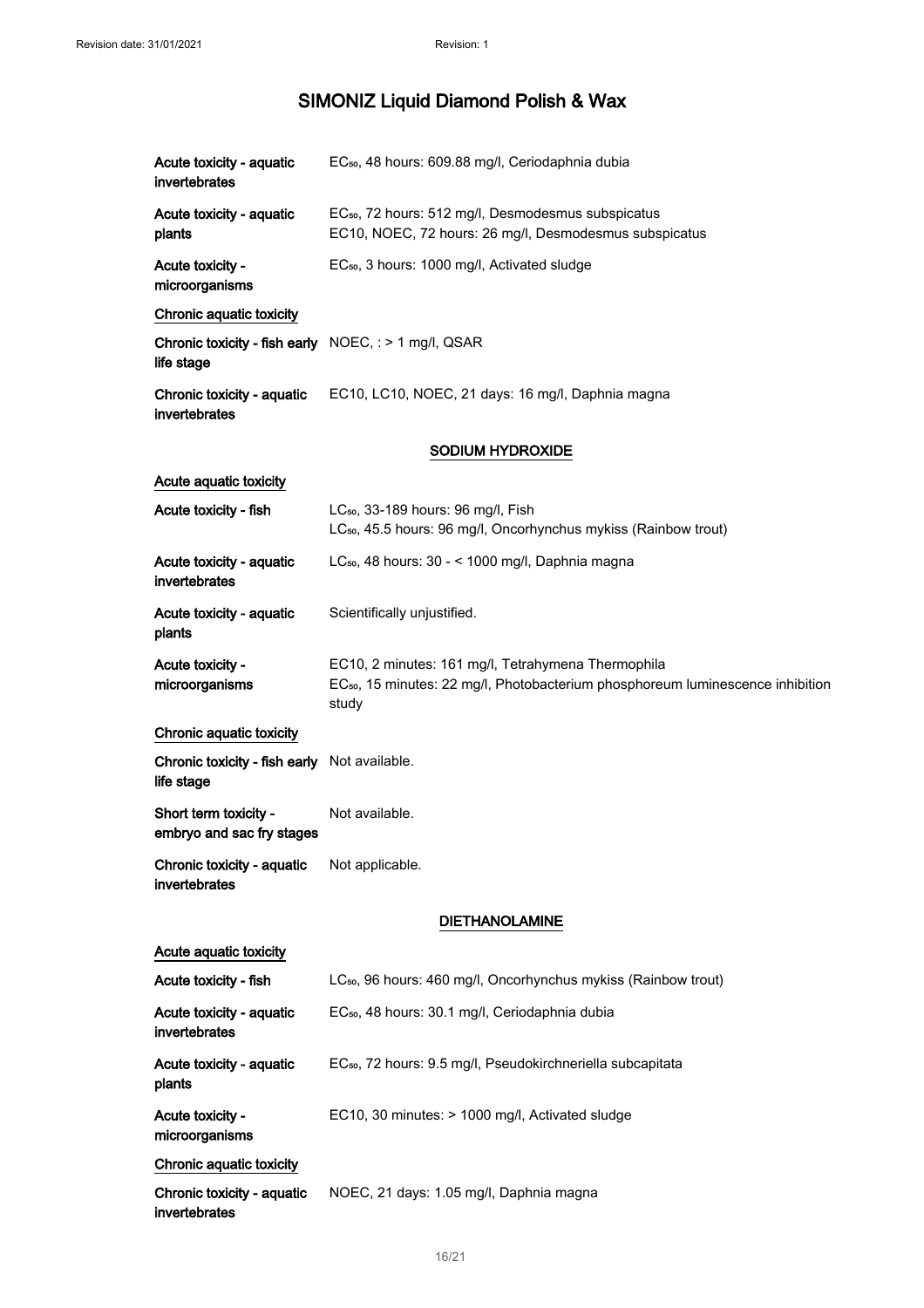#### 12.2. Persistence and degradability

Persistence and degradability The product is biodegradable.

#### Ecological information on ingredients.

#### Isotridecanol, ethoxylated

| Persistence and | 60 - 80% 28 days Rapidly degradable |
|-----------------|-------------------------------------|
| degradability   |                                     |

#### PROPYLENE GLYCOL

| Persistence and | Rapidly degradable 81-97% 28 days |
|-----------------|-----------------------------------|
| degradability   |                                   |

#### 1,2-BENZISOTHIAZOLIN-3-ONE

| Persistence and<br>degradability | Not readily biodegradable.                                         |
|----------------------------------|--------------------------------------------------------------------|
| Phototransformation              | Calculation method.<br>- Half-life, DT <sub>50</sub> : 7,568 hours |

#### **Triethanolamine**

| Persistence and |  |
|-----------------|--|
| degradability   |  |

### Rapidly degradable

#### SODIUM HYDROXIDE

| Persistence and        | No data available.          |
|------------------------|-----------------------------|
| degradability          |                             |
| Stability (hydrolysis) | Scientifically unjustified. |
|                        | REACH dossier information.  |

#### DIETHANOLAMINE

Biodegradation Rapidly degradable

12.3. Bioaccumulative potential

Bioaccumulative potential The product is not bioaccumulating.

Ecological information on ingredients.

#### Isotridecanol, ethoxylated

| Bioaccumulative potential    | Bioaccumulation is unlikely. |
|------------------------------|------------------------------|
| <b>Partition coefficient</b> | Log Koc: 4.73 QSAR data.     |

#### PROPYLENE GLYCOL

Partition coefficient log Pow: -1.07

#### 1,2-BENZISOTHIAZOLIN-3-ONE

Bioaccumulative potential Bioaccumulation is unlikely.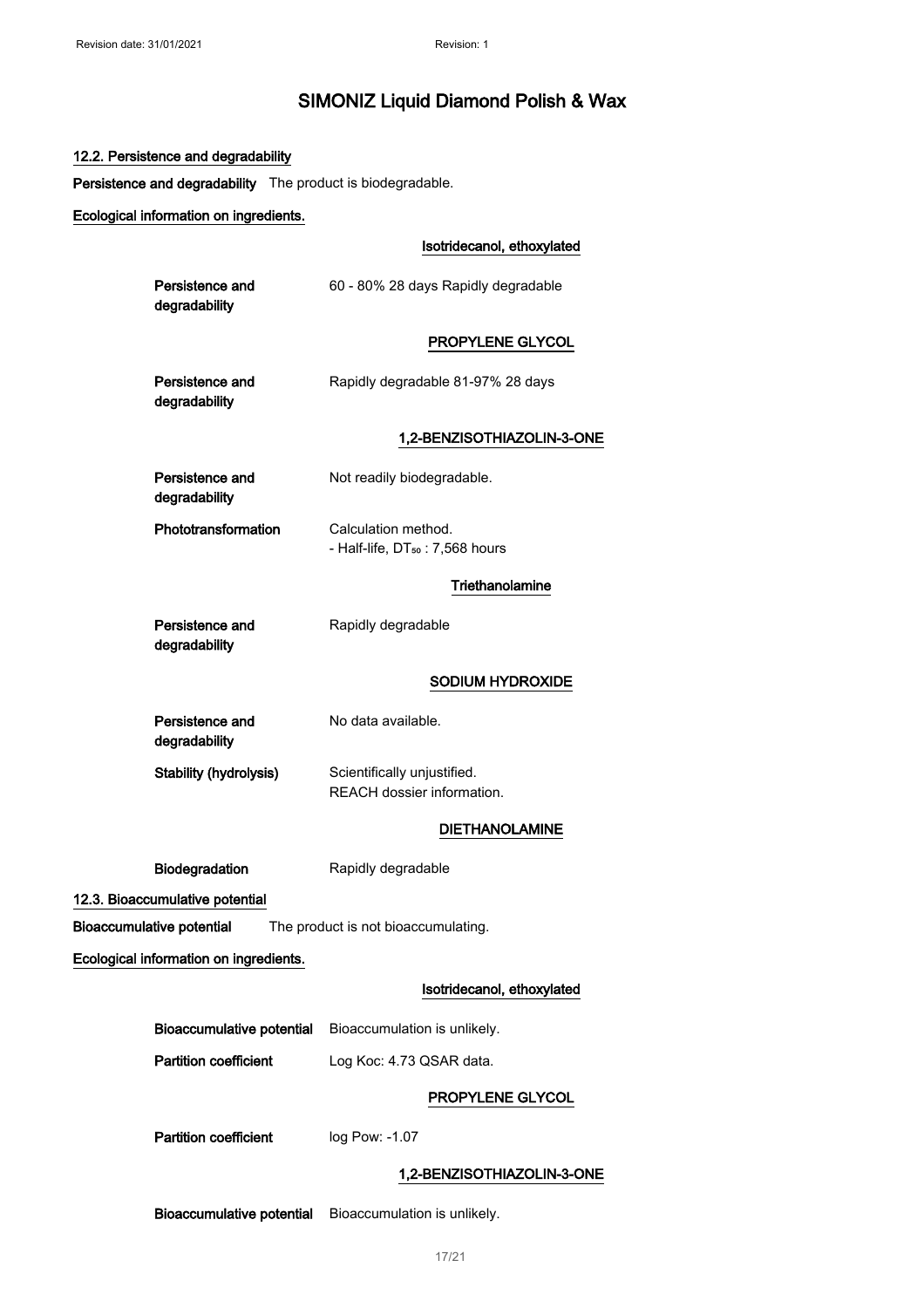|                        |                                          | Triethanolamine                                                                          |
|------------------------|------------------------------------------|------------------------------------------------------------------------------------------|
|                        | <b>Bioaccumulative potential</b>         | Bioaccumulation is unlikely.                                                             |
|                        | <b>Partition coefficient</b>             | log Pow: -2.3                                                                            |
|                        |                                          | SODIUM HYDROXIDE                                                                         |
|                        | <b>Bioaccumulative potential</b>         | No potential for bioaccumulation.                                                        |
|                        | <b>Partition coefficient</b>             | No information required. REACH dossier information.                                      |
| 12.4. Mobility in soil |                                          |                                                                                          |
| <b>Mobility</b>        |                                          | The product contains substances which are water-soluble and may spread in water systems. |
|                        | Ecological information on ingredients.   |                                                                                          |
|                        |                                          | Isotridecanol, ethoxylated                                                               |
|                        | Adsorption/desorption<br>coefficient     | - Log Koc: 2.376 - 2.645 @ 25°C QSAR                                                     |
|                        |                                          | PROPYLENE GLYCOL                                                                         |
|                        | Adsorption/desorption<br>coefficient     | Expected to have a low potential for adsorption.                                         |
|                        |                                          | 1,2-BENZISOTHIAZOLIN-3-ONE                                                               |
|                        | Adsorption/desorption<br>coefficient     | Soil - Log Koc: 9.33 @ 20°C                                                              |
|                        |                                          | Triethanolamine                                                                          |
|                        | Adsorption/desorption<br>coefficient     | Based on available data the classification criteria are not met.                         |
|                        | 12.5. Results of PBT and vPvB assessment |                                                                                          |
| assessment             | Results of PBT and vPvB                  | This product does not contain any substances classified as PBT or vPvB at > 0.1%         |
|                        | Ecological information on ingredients.   |                                                                                          |
|                        |                                          | Isotridecanol, ethoxylated                                                               |
|                        | Results of PBT and vPvB<br>assessment    | This substance is not classified as PBT or vPvB according to current EU criteria.        |
|                        |                                          | PROPYLENE GLYCOL                                                                         |
|                        | Results of PBT and vPvB<br>assessment    | This substance is not classified as PBT or vPvB according to current EU criteria.        |
|                        |                                          | 1,2-BENZISOTHIAZOLIN-3-ONE                                                               |
|                        | Results of PBT and vPvB                  | This substance is not classified as PBT or vPvB according to current EU criteria.        |

#### 18/ 21

assessment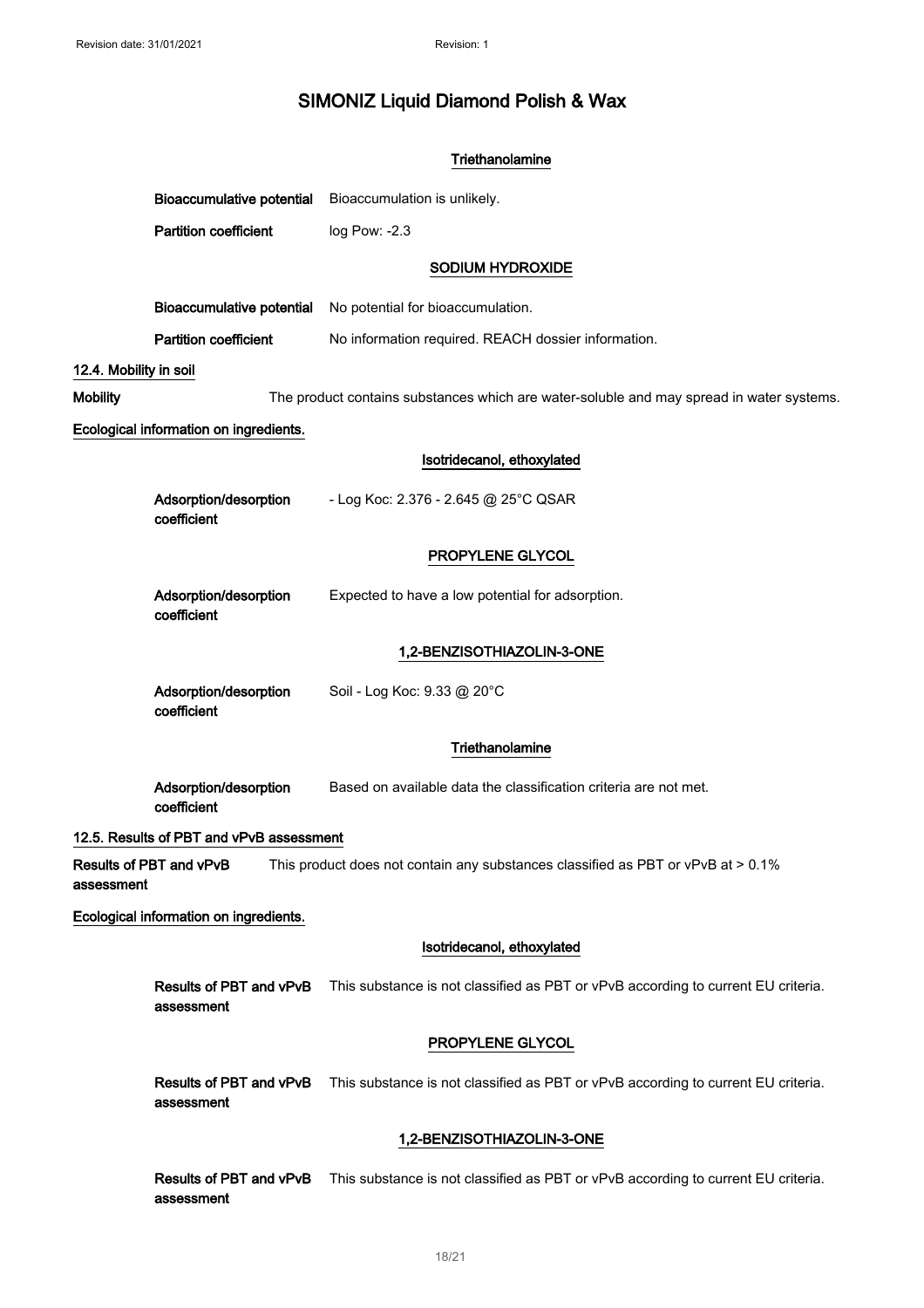#### **Triethanolamine**

Results of PBT and vPvB assessment This substance is not classified as PBT or vPvB according to current EU criteria.

#### SODIUM HYDROXIDE

Results of PBT and vPvB assessment This substance is not classified as PBT or vPvB according to current EU criteria.

#### DIETHANOLAMINE

Results of PBT and vPvB This substance is not classified as PBT or vPvB according to current EU criteria. assessment

#### 12.6. Other adverse effects

Other adverse effects None known.

SECTION 13: Disposal considerations

#### 13.1. Waste treatment methods

Disposal methods Dispose of waste to licensed waste disposal site in accordance with the requirements of the local Waste Disposal Authority.

#### SECTION 14: Transport information

General The product is not covered by international regulations on the transport of dangerous goods (IMDG, IATA, ADR/RID).

#### 14.1. UN number

Not applicable.

#### 14.2. UN proper shipping name

Not applicable.

#### 14.3. Transport hazard class(es)

No transport warning sign required.

#### 14.4. Packing group

Not applicable.

#### 14.5. Environmental hazards

Environmentally hazardous substance/marine pollutant No.

#### 14.6. Special precautions for user

Not applicable.

#### 14.7. Transport in bulk according to Annex II of MARPOL and the IBC Code

Transport in bulk according to Not applicable. Annex II of MARPOL 73/78 and the IBC Code

SECTION 15: Regulatory information

15.1. Safety, health and environmental regulations/legislation specific for the substance or mixture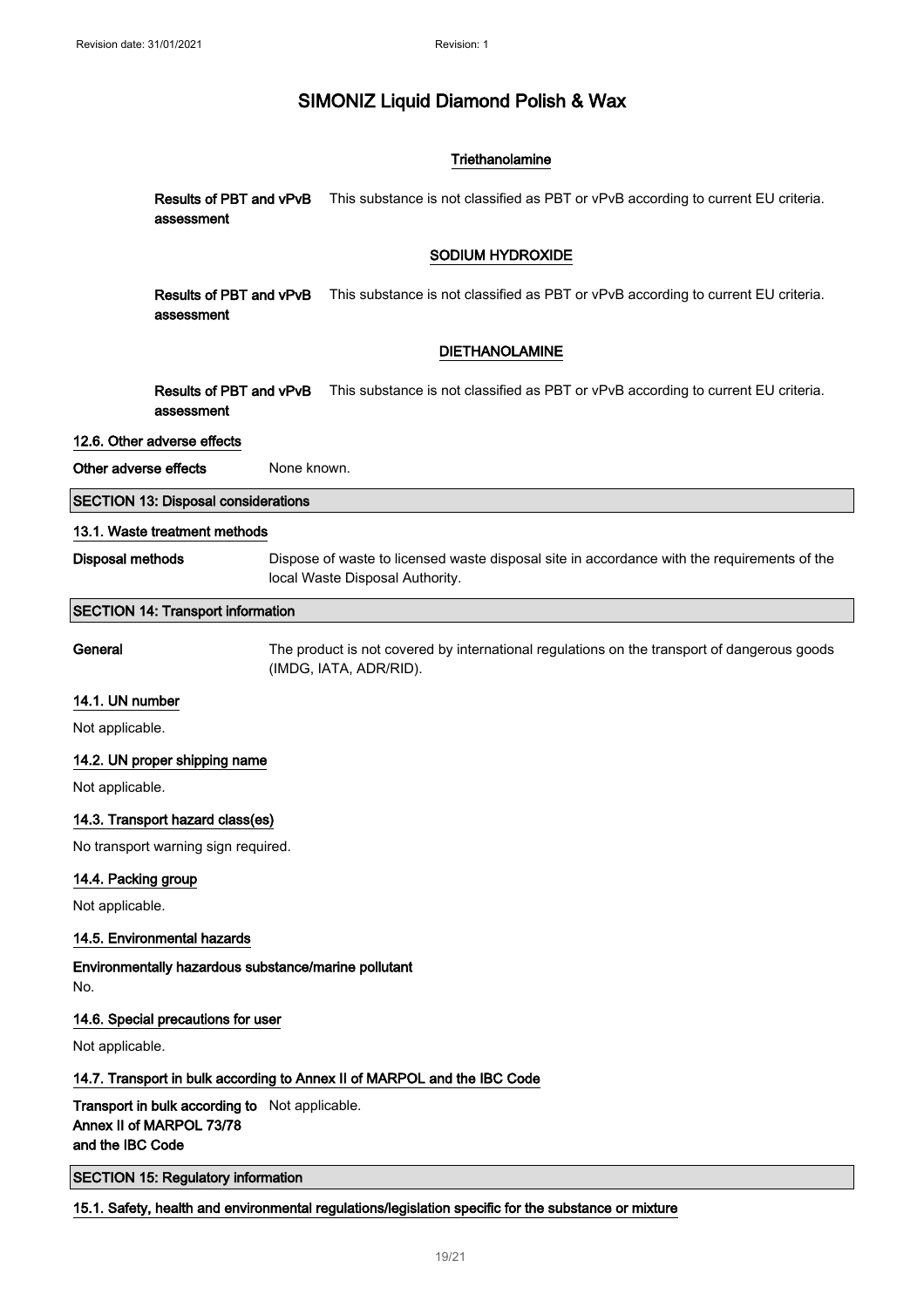| <b>National regulations</b>                                       | The Chemicals (Hazard Information and Packaging for Supply) Regulations 2009 (SI 2009<br>No. 716).                                                                                                                                                                                                                                                                                                                                                                   |
|-------------------------------------------------------------------|----------------------------------------------------------------------------------------------------------------------------------------------------------------------------------------------------------------------------------------------------------------------------------------------------------------------------------------------------------------------------------------------------------------------------------------------------------------------|
| <b>EU</b> legislation                                             | Regulation (EC) No 1907/2006 of the European Parliament and of the Council of 18<br>December 2006 concerning the Registration, Evaluation, Authorisation and Restriction of<br>Chemicals (REACH) (as amended).<br>Regulation (EC) No 1272/2008 of the European Parliament and of the Council of 16<br>December 2008 on classification, labelling and packaging of substances and mixtures (as<br>amended).<br>Commission Regulation (EU) No 2015/830 of 28 May 2015. |
| <b>Authorisations (Annex XIV)</b><br><b>Regulation 1907/2006)</b> | No specific authorisations are known for this product.                                                                                                                                                                                                                                                                                                                                                                                                               |
| <b>Restrictions (Annex XVII)</b><br><b>Regulation 1907/2006)</b>  | No specific restrictions on use are known for this product.                                                                                                                                                                                                                                                                                                                                                                                                          |

### 15.2. Chemical safety assessment

No chemical safety assessment has been carried out.

| <b>SECTION 16: Other information</b>                        |                                                                                                                                                                                                                                                                                                                                                                                                                                                                                                                                                                                                                                                                                                                                                                                                                                                                                                                                                                                                                                                                                                                                                                                                                                                                                                                                                                                                                                             |
|-------------------------------------------------------------|---------------------------------------------------------------------------------------------------------------------------------------------------------------------------------------------------------------------------------------------------------------------------------------------------------------------------------------------------------------------------------------------------------------------------------------------------------------------------------------------------------------------------------------------------------------------------------------------------------------------------------------------------------------------------------------------------------------------------------------------------------------------------------------------------------------------------------------------------------------------------------------------------------------------------------------------------------------------------------------------------------------------------------------------------------------------------------------------------------------------------------------------------------------------------------------------------------------------------------------------------------------------------------------------------------------------------------------------------------------------------------------------------------------------------------------------|
| Abbreviations and acronyms<br>used in the safety data sheet | ADN: European Agreement concerning the International Carriage of Dangerous Goods by<br>Inland Waterways.<br>ADR: European Agreement concerning the International Carriage of Dangerous Goods by<br>Road.<br>ATE: Acute Toxicity Estimate.<br>BOD: Biochemical Oxygen Demand.<br>CAS: Chemical Abstracts Service.<br>DNEL: Derived No Effect Level.<br>EC <sub>50</sub> : 50% of maximal Effective Concentration.<br>GHS: Globally Harmonized System.<br>IARC: International Agency for Research on Cancer.<br>IATA: International Air Transport Association.<br>ICAO: Technical Instructions for the Safe Transport of Dangerous Goods by Air.<br>IMDG: International Maritime Dangerous Goods.<br>LC <sub>50</sub> : Lethal Concentration to 50 % of a test population.<br>LD <sub>50</sub> : Lethal Dose to 50% of a test population (Median Lethal Dose).<br>LOAEC: Lowest Observed Adverse Effect Concentration.<br>LOAEL: Lowest Observed Adverse Effect Level.<br>NOAEC: No Observed Adverse Effect Concentration.<br>NOAEL: No Observed Adverse Effect Level.<br>NOEC: No Observed Effect Concentration.<br>PBT: Persistent, Bioaccumulative and Toxic substance.<br><b>PNEC: Predicted No Effect Concentration.</b><br>REACH: Registration, Evaluation, Authorisation and Restriction of Chemicals Regulation<br>(EC) No 1907/2006.<br>RID: European Agreement concerning the International Carriage of Dangerous Goods by<br>Rail. |
|                                                             | SVHC: Substances of Very High Concern.<br>UVCB - Unknown or variable composition, complex reaction products or Biological materials.<br>vPvB: Very Persistent and Very Bioaccumulative.                                                                                                                                                                                                                                                                                                                                                                                                                                                                                                                                                                                                                                                                                                                                                                                                                                                                                                                                                                                                                                                                                                                                                                                                                                                     |
| <b>Revision date</b>                                        | 31/01/2021                                                                                                                                                                                                                                                                                                                                                                                                                                                                                                                                                                                                                                                                                                                                                                                                                                                                                                                                                                                                                                                                                                                                                                                                                                                                                                                                                                                                                                  |
| Revision                                                    | 1                                                                                                                                                                                                                                                                                                                                                                                                                                                                                                                                                                                                                                                                                                                                                                                                                                                                                                                                                                                                                                                                                                                                                                                                                                                                                                                                                                                                                                           |